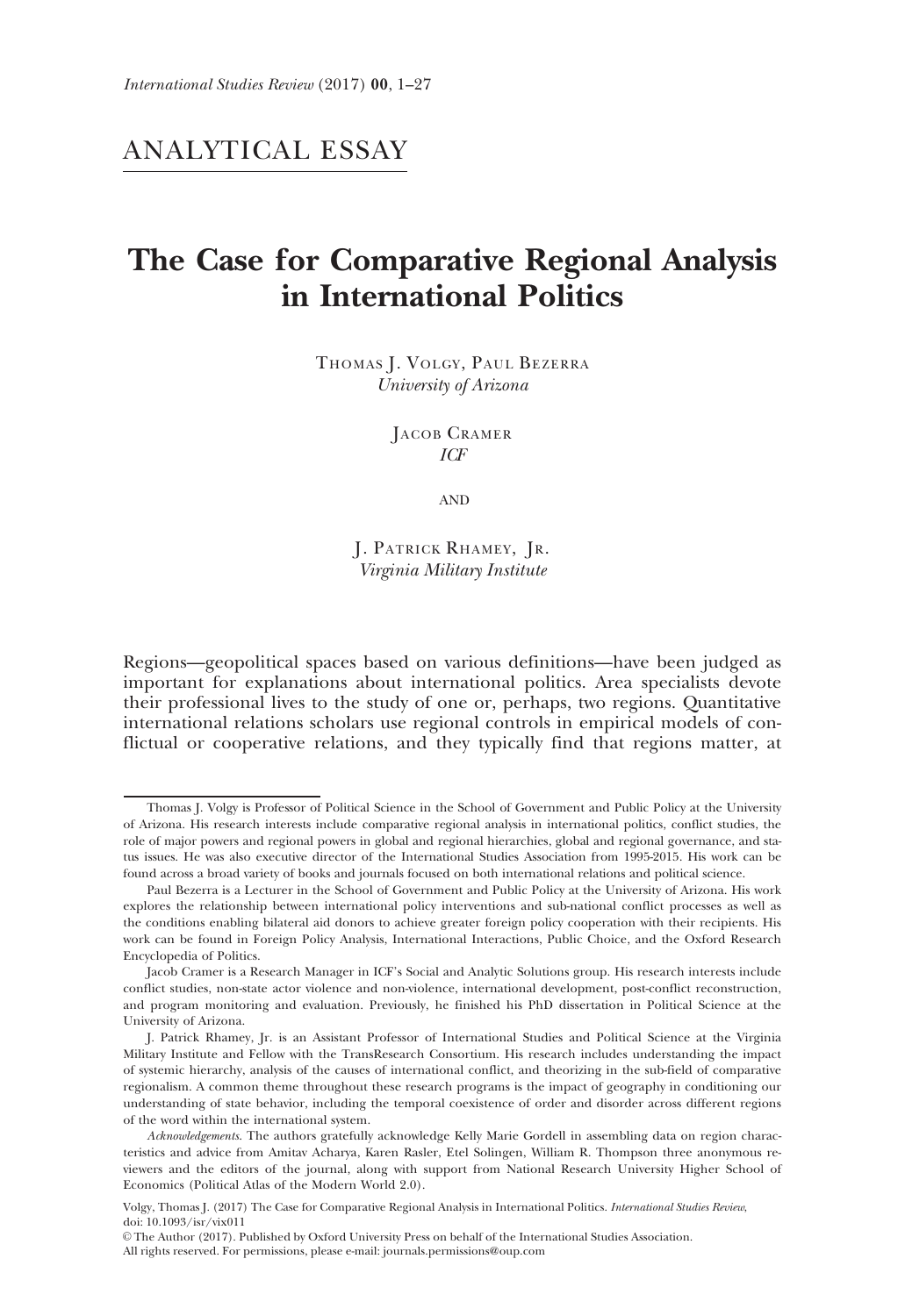least statistically. Most states conduct much of their political relationships<sup>1</sup> within regions rather than globally ([Acharya 2007](#page-25-0); [Hurrell 2007\)](#page-27-0). At a very minimum, geopolitical context constitutes a strong conditioning effect on how they conduct their external (and often internal) affairs.

Yet rarely are explanations of interstate relations embedded in a comparative regional perspective, $2$  using region as either the primary level or unit of analysis. This is due to a variety of definitional, conceptual, theoretical, and empirical issues that have retarded development of systematic, comparative, and rigorous inquiry at the regional level. Our intention here is not to address those problems fully, nor to resolve them. Instead, we wish to offer a view of the more recent quantitative literature, suggest some trends, and offer a theoretical framework that may be useful to the development of more comparative regional analysis.

We take on these tasks in the context of three puzzles of interest concerning international relations. First, what accounts for variation in intraregional cooperative relationships between states? Some regions contain cooperative relationships and institutionalized cooperative relations that are far more extensive than others; additionally, regions also go through cycles of greater or lesser cooperation. Do state level and dyadic findings explain these differences, or, do regional dynamics exist that may provide additional insights? Second, regions vary in terms of the extent of conflict between their members. Can regional dynamics help explain variation in conflicts across regions and across time within regions? Third, we are interested in the literature on diffusion processes, including both conditions that may accelerate diffusion processes and emerging work on firewalls that may retard the diffusion of phenomena, including conflicts and cooperation ([Solingen 2012\)](#page-28-0). In particular, we wish to probe the extent to which regions vary in creating such firewalls and their relative effectiveness.

# A Look at Some of the Literature

Scholars from political science, international politics, geography, sociology, area studies, and economics address regions. Scholarly interests range across geopolitics, economic, political and social institutions, cultural and ideational similarities, and historical processes. Methodological approaches are equally diverse, ranging from case studies of single regions to large-N empirical models. It would be virtually impossible to review this vast expanse of literature here, and fortunately, that is not our purpose. Instead, we focus on recent, large-N, quantitative research relevant to issues involving conflict and cooperation between states, in order to assess the extent to which there is substantial "cumulation" in conceptual development, empirical measurement, and substantive findings regarding the significance of regions in their models.<sup>3</sup> We assess this literature specifically since it has systemically identified region as significant in empirical models and thus holds hope for the progressive identification of dynamics that could underscore regional significance. Thus, we hope to address the quantitative research audience with what follows.

We have undertaken two sweeps of recent literature. In one, we focused on quantitative studies of phenomena in international politics and analyzed articles in which

<sup>&</sup>lt;sup>1</sup>Many states also pursue their primary economic relationships within their own regions (including Europe, East Asia, and Northern America), albeit this is less universal across all regions in the international system. <sup>2</sup>

 $A$ <sup>2</sup>Most studies focus on a single region and the dynamics driving states within one region. Of these the European Union experience dominates, but has been increasingly challenged by single studies of other regions, especially East Asia and Southeast Asia, and a smaller but growing literature on Sub-Saharan Africa. There are substantially fewer cases of exemplary scholarship that focus on two (e.g., [Katzenstein 2005;](#page-27-0) [Solingen 1998\)](#page-28-0) or more regions [\(Buzan and Waever 2003](#page-26-0); [Gleditsch 2002](#page-26-0); [Lemke 2002](#page-27-0); [Prys 2010](#page-28-0); [Stewart-Ingersoll and Frazier 2011\)](#page-28-0).

<sup>&</sup>lt;sup>3</sup>Thus, we do not focus this literature review on the state of the art regarding regions, but the extent to which regional considerations are integrated into quantitative research focused on conflict and cooperation processes.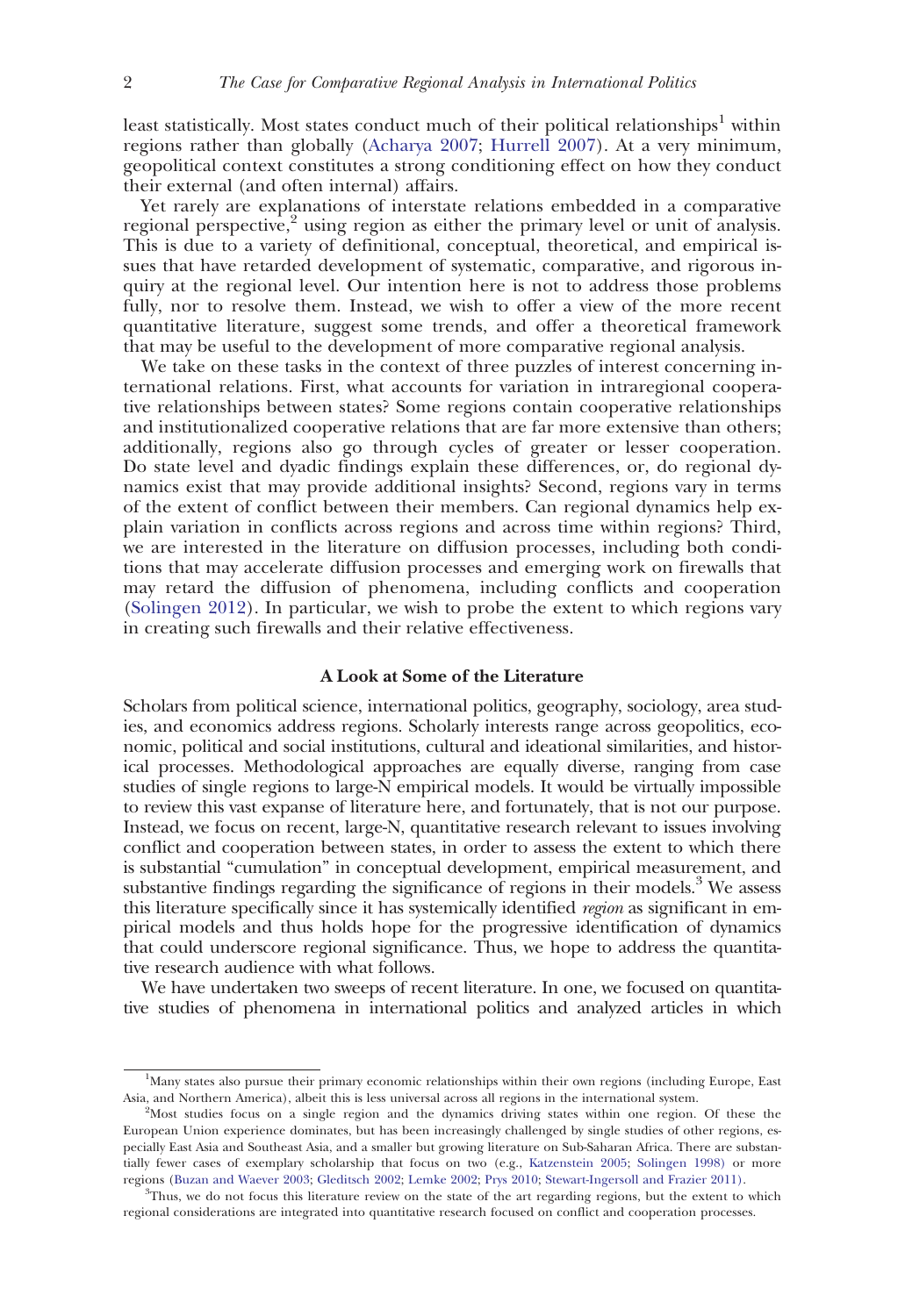scholars included *region* as part of the analysis.<sup>4</sup> In the second sweep, we looked for research focusing on the region as the primary level or unit of analysis in studies of international relations. As we note below, we sampled literature that is very recent and most likely read by quantitative scholars focusing on conflict and cooperation dynamics. Such a sample, however, is not meant to reflect on the larger volume of scholarship on the development, integration, and institutionalization of regions available to researchers, although we draw on some of that literature in our theoretical section.

#### Regions and Regional Effects in Recent Quantitative Studies

Focusing on literature utilizing quantitative models, we sought to address the following questions: (1) how often do scholars focus on regions as a conditioning variable in their analyses; (2) how do researchers classify regions; and (3) what impacts do regions have on the analysis? In order to answer these questions, we sampled eleven journals from 2010 to 2015, involving a cumulative total of more than 245 issues.<sup>5</sup> While these journals do not constitute the universe of publications yielding quantitative analyses in international relations, they do provide a broad view of current quantitative scholarship.

The articles chosen for analysis included quantitative studies in which either the key dependent variable, or one or more of the central independent variables used in the analysis involved phenomena typically studied by international relations scholars. This initial group yielded 695 research articles. Of these, we narrowed our focus to studies in which the models included region in the empirical analysis and utilized a research domain that included more than a single region. Seventy-five of the articles examined (approximately eleven percent) met our criteria.<sup>6</sup> The remaining articles that *could have* included regional controls in their models indicated virtually no justification for their exclusion. Clearly, most quantitative analyses fail to take into account possible regional effects on the primary research question.

Among the seventy-five articles that include region in empirical models, it appears primarily for methodological reasons (including fixed effects) and only secondarily for substantive reasons (potentially generating independent effects). In many cases, there are no reasons given for utilizing regional controls. Unsurprisingly, in the majority of cases when region appears to be significant, scholars do not discuss the theoretical consequences.

#### How are Regions Classified?

Given the relative inattention to the salience of regions in the sampled literature, it comes as no surprise that there is little consensus about either conceptual meaning or operationalization. [Thompson's \(1973\)](#page-28-0) groundbreaking review of the regions literature—now more than four decades ago—continues to ring true; classifications range from large, geographical entities (metaregions such as Africa, Asia, or Europe) to half-hearted attempts to inject political significance into geopolitical spaces (Europe East and post–Soviet Union or Asia/Tigers). The lack of an emerging

<sup>4</sup> We recognize that a similar review of book manuscripts may yield different outcomes, but we focused on articles to allow a systematic sampling of literature.

<sup>&</sup>lt;sup>5</sup>These included American Political Science Review, American Journal of Political Science, British Journal of Political Science, Conflict Management and Peace Science, Journal of Politics, Journal of Peace Research, Journal of Conflict Resolution, Foreign Policy Analysis, International Interactions, International Studies Quarterly, and International Organization. We focused on journals most likely to contain large-N studies that would include the utilization of regions and would have high visibility in the field (based on the TRIPS survey of IR journals and the Thomson citation index) ("Journal Rankings"). <sup>6</sup>

 ${}^{6}$ If an article discussed regions but failed to include them in the empirical model, we excluded it from the sample. There is substantial variation across journals, possibly reflecting editorial judgments about the salience of regions or fixed effects considerations in empirical models; Journal of Conflict Resolution yielded the lowest percentage that included regional effects (2 percent), while the American Journal of Political Science (25 percent) and International Studies Quarterly (22 percent) yielded the highest percentages.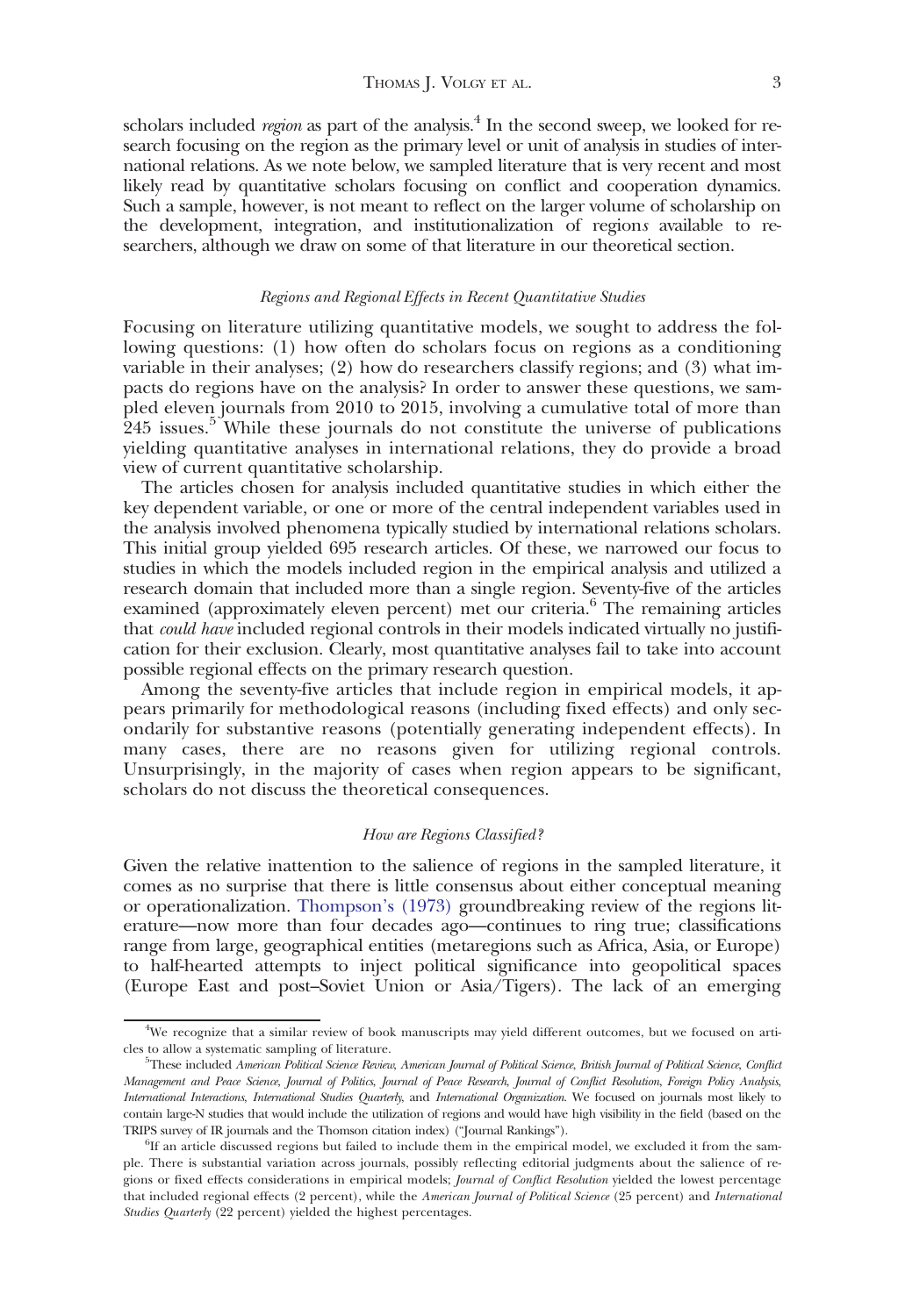|                    |    | Meta-Regions Meta-Regions Meta-Regions Standard Unclear | with <b>Minor</b> with <b>Major</b><br>Modifications Modifications | Codes | Other<br>Classifications |
|--------------------|----|---------------------------------------------------------|--------------------------------------------------------------------|-------|--------------------------|
| Number of Articles | 16 | 13                                                      | 10                                                                 |       |                          |

**Table 1.** Classifications of regions in the quantitative literature  $(N = 75)$ 

consensus is reflected in no fewer than seventy different regional labels across the seventy-five studies (Appendix 1). States in the Western Hemisphere are sometimes lumped together (Americas), sometimes disaggregated (Central and South; Central, South, and Caribbean,; Central; Latin; and North and South), and sometimes parts are lumped in with other groupings (North America and West Europe; North America, West Europe, and Japan; North America, West Europe, and Oceania). Asian states are delineated across no fewer than twenty-two categories.

Table 1 illustrates the dominant classifications in the surveyed literature. Metaregions are large, continent-wide geographical areas;<sup>7</sup> Minor modifications reflect small deviations from metaregions; $\frac{8}{3}$  major modifications consist of modifications to metaregions based on theoretical considerations or political identity;<sup>9</sup> standardized codes are World Bank, United Nations, or Correlates of War (COW) classifications; other Classifications represent regional distinctions different from the previous ones; unclear indicates insufficient information in the article or the data files to make a judgment about how regions were classified.<sup>10</sup>

As Table 1 illustrates, a majority of region classifications are based on metaregions with or without modifications. Another 23 percent utilize standardized codes (with half utilizing COW codes) while only 13 percent rely on other categorizations.<sup>11</sup> The preponderance of the reviewed research utilizes coding schemes created for purposes typically unassociated with the primary research questions scholars pursue.

There does not appear to be much original work on identifying and measuring regions across these works, nor much agreement about an existing "gold standard" for classification. Furthermore, discussion about the concept of region is generally minimal to nonexistent, as are issues about the validity of the empirical classification for regional membership.<sup>12</sup> The regional delineations used appear to follow either similar, previous work on the subject or appear to be chosen by most authors because they are conveniently available, but seldom justified in terms of the options that were available. Virtually none of this scholarship engages the specific literature on regions: literature that has raised substantial issues regarding conceptual and empirical problems in making comparisons across regions (e.g., [Ahram 2011](#page-25-0); [De Lombaerde et al. 2010](#page-26-0)).

<sup>7</sup> As an illustration, see [Choi and Salehyan \(2013\)](#page-26-0), who classify regions as the Americas, Europe, Africa, Asia, and Oceania.

<sup>8</sup> As an illustration, [Bernauer et al \(2010\)](#page-25-0) divide some of the larger metaregions into more geographically limited spaces: Asia becomes Eastern Asia and Western Asia; the Americas become North America and Latin America.

<sup>9</sup> Typically, two types of modifications fit into this category, based either on political or economic qualifications distinguishing parts of metaregions or integrating parts across metaregions. For instance, [Bearce and Tirone \(2010\)](#page-25-0) use both political (Asia–former Soviet Union) and economic bases (Asian Tiger, Asian non-Tiger) for separating

geopolitical areas.<br><sup>10</sup>An initial intercoder reliability test yielded aggregate agreement with the classifications at 0.89. After a reconciliation for minor errors, the second round yielded agreement at 0.96. Primary disagreements revolved around minor deviations from metaregions.<br> $11$ Four classifications utilize a previous effort's focus to assess democracies ([Hadenius and Teorell 2005\)](#page-26-0); one

replicates a categorization used for analyzing diffusion in democracies [\(Brinks and Coppedge 2006\)](#page-25-0); one utilizes a classification used to study shatterbelts [\(Hensel and Diehl 1994\)](#page-27-0); one borrows a classification for analyzing civil wars [\(Hegre and Sambanis 2006\);](#page-27-0) one uses COW codes modified by [Bueno de Mesquita \(1981\);](#page-26-0) and one ([Hafner-](#page-27-0)[Burton and Ron 2013\)](#page-27-0) modifies World Bank classifications by creating a category of "powerful West."  $\rm ^{12}For$  an exception, see [Dafoe \(2011\).](#page-26-0)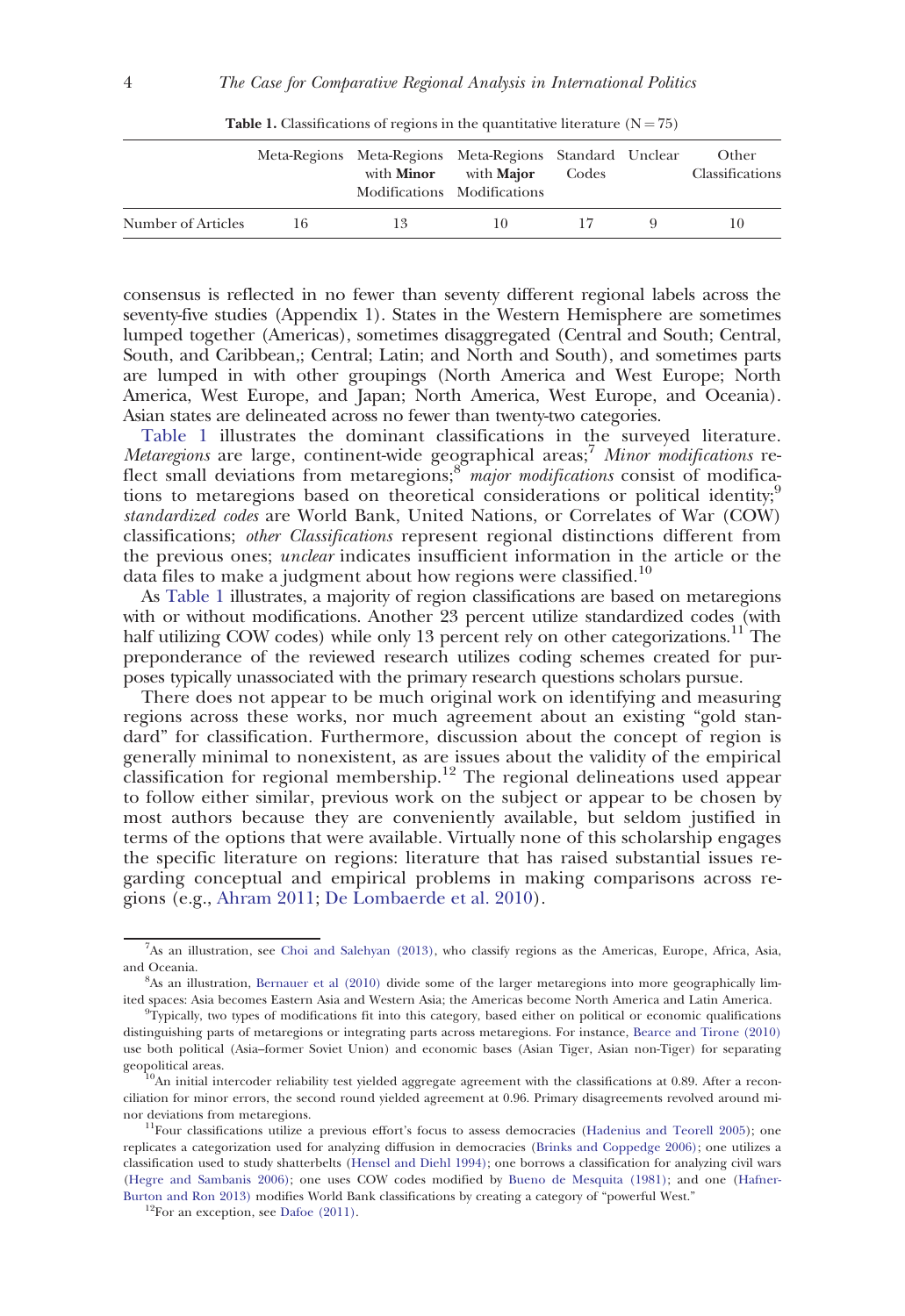|                                                           | Unavailable | Yes | No. |
|-----------------------------------------------------------|-------------|-----|-----|
| Number of Articles Reporting Significant Regional Effects | 34          | 35  |     |

**Table 2.** The frequency of significance for regional specifications  $(N = 75)$ 

Table 3. The significance of regions on the dependent variable in the literature considering regional effects

| Dependent<br>Variable | <b>Total Articles</b><br>Identified | Regions Shown<br>Significant | Regions Not<br>Shown Significant | Unknown |
|-----------------------|-------------------------------------|------------------------------|----------------------------------|---------|
| Conflict              | 15                                  |                              |                                  |         |
| Cooperation           | 9                                   | h                            |                                  |         |
| Economic              | 12                                  |                              |                                  |         |
| Human Rights          |                                     |                              |                                  |         |
| Institutions          | 16                                  |                              |                                  |         |
| Regime/Democracy      | 10                                  |                              |                                  |         |
| Terrorism             | 6                                   | h                            |                                  |         |
| Total                 | 75                                  | 35                           | n                                | 34      |

As harsh as this judgment sounds, it is understandable.<sup>13</sup> Almost all the literature we reviewed was otherwise rigorous both theoretically and methodologically. However, researchers typically utilized the region variable as one of a subset of "controls" in models, secondary to the primary research question and used primarily as a method for introducing fixed effects. Thus, in many cases researchers did not even report the impact of region on the dependent variable in the results.

Yet, region appears to matter substantively for the dependent variable of interest in most of these studies.<sup>14</sup> To assess how often this is the case, we reclassified all articles according to whether or not they report the effects of regions on the dependent variable, and if so, whether or not regional classifications are significant. As Table 2 illustrates, the appropriate information in thirty-four of these articles (45 percent) is unavailable.<sup>15</sup> Thus, we are left with forty-one articles that present regional effects in the empirical models. Overwhelmingly, region matters for a wide array of phenomena (85 percent of these articles report significant relationships with the dependent variable); only six articles report otherwise.<sup>16</sup> As Table 3 illustrates, the significance of regions appears across a wide range of dependent variables, and regional significance survives despite models that contain a rich range of independent variables (including contiguity measures, which might reasonably be expected to subsume some effect of region) and divergent strategies to identifying and measuring regions.

Given the lack of agreement on regional classifications, it is extremely difficult to integrate substantive findings on regions across these studies. For instance, we cannot gauge systematically the independent effect of regions on conflict processes when articles differ by regional classification and method (varying in terms of which region functions as the baseline comparison).<sup>17</sup> It appears that the two most consistent

 $13$ For a similar assessment of the quantitative literature in comparative politics involving regional differences, see [Ahram \(2011\)](#page-25-0).<br><sup>14</sup>We are not the first to note this (e.g., Hegre and Sambanis 2006).

 $15$ Typically, authors indicate that they used regional distinctions as "fixed effects" or for robustness checks, without disclosing the impact of regional controls on the dependent variable. Two indicate that regional classifications are significant, but the data are not contained in the analysis presented.  $16$  of these six, one uses a highly restricted arena for ratification of treaties ([Schneider and Urpelainen 2013\)](#page-28-0);

another indicates previous findings showing substantial salience for regional classifications regarding crises and suggests the need for further refinement ( $O$ zdamar and Akbaba 2014).

 $17$ Much of the literature we examined fails to address some of the key issues raised by the spatial economics literature focused on diffusion and interdependence and the salient methodological implications that arise in gauging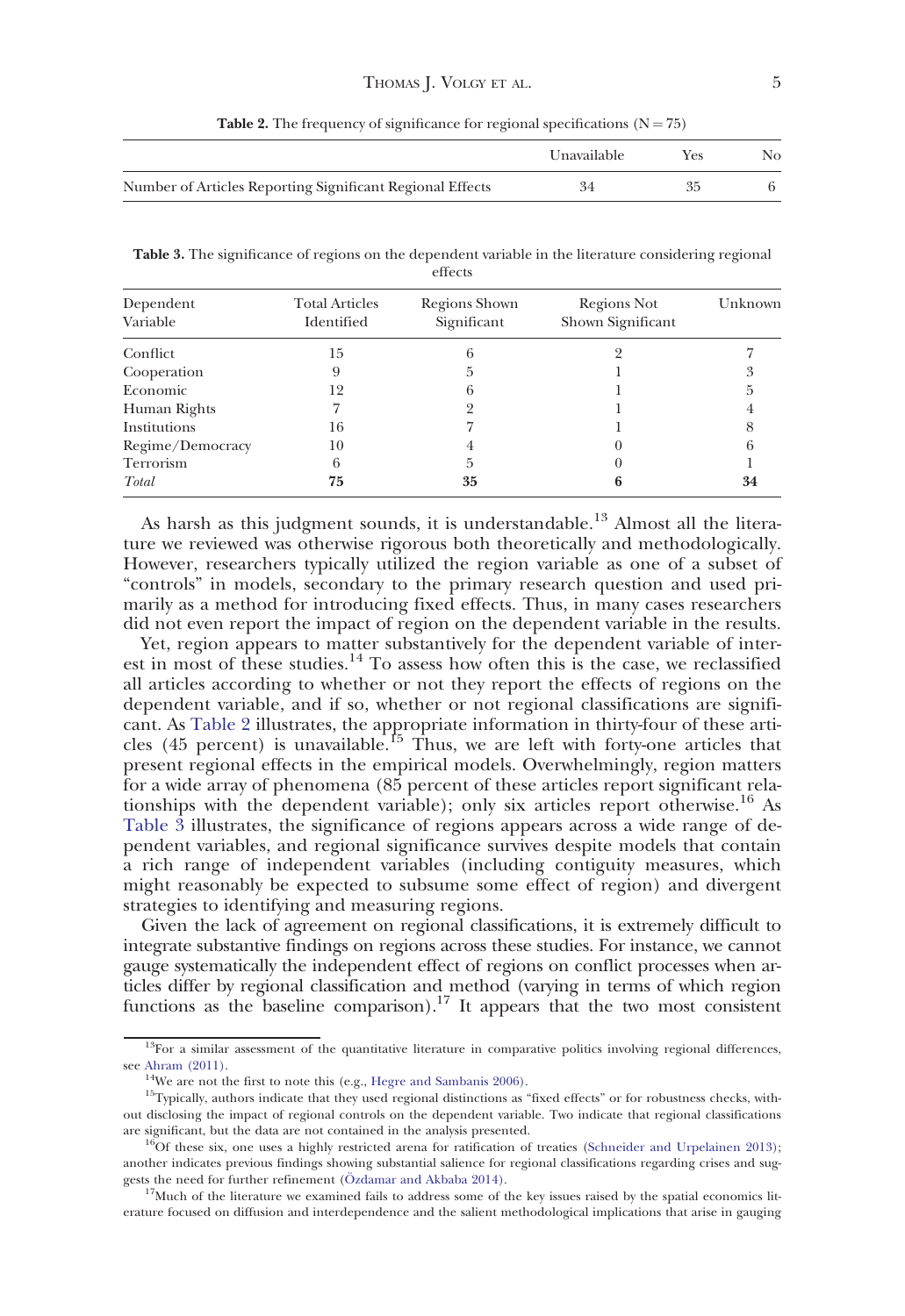|                    | Democratic<br>peace | Diffusion<br>processes | Regional<br>organizations conflict | War and Theory of Other <sup>21</sup><br>regions |  |
|--------------------|---------------------|------------------------|------------------------------------|--------------------------------------------------|--|
| Number of Articles |                     |                        |                                    |                                                  |  |

Table 4. Number of articles focused on selected topics, when region is level or primary unit of analysis  $(N = 20)$ 

outliers in conflict studies are Europe and the Middle East, consistent with face validity, but even membership in these two regions varies substantially across studies.

#### A Second Sweep of the Literature

We conducted a second sweep of the literature, focusing on a slightly different mix of journals likely to include conceptual work in addition to empirical analysis, and we increased the timeframe to cover more than ten years (2005 to 2015), involving more than 450 issues of eleven journals.<sup>18</sup> The purpose here was to identify the extent to which researchers utilized region as the primary level or unit of analysis in their work.<sup>19</sup> We excluded studies that focused only on one region, unless there was an explicit attempt and a proposed framework to expand the approach to others.<sup>20</sup>

We uncovered only twenty articles (less than 1 percent of all relevant ones) across the entire time span that met our criteria (Appendix 2). Unsurprisingly, given the dearth of attention to regions in the previous literature review, few scholars appear to focus on region as either the appropriate level or unit of analysis in international politics. Furthermore, two scholars produced one-quarter of these articles [\(Acharya 2007,](#page-25-0) [2014;](#page-25-0) [Solingen 2007,](#page-28-0) [2008](#page-28-0), [2012](#page-28-0)).

Table 4 notes the subject focus of these articles. Studies of war, conflict, regional organizations, and the democratic peace—typical foci in the broader literature—constitute a plurality of these studies. Articles focused on theories of regions are not highly visible in the sample.<sup>22</sup>

#### Where to from Here?

These two literature reviews underscore the following: there is not much ongoing conceptual development regarding the meaning of regions in the sampled

the effects of spatial, temporal, and unit considerations simultaneously. For instance, [Franzese and Hayes \(2007](#page-26-0), [2008\)](#page-26-0) and [Beck, Gleditsch, and Beardsley \(2006\)](#page-25-0) present strong arguments regarding spatial impacts on variables of interest and illustrate the methodological complexity involved in differentiating empirically between unit, time, and spatial effects, especially when political dynamics likely involve diffusion processes and interdependencies. We return to this point below.

<sup>&</sup>lt;sup>18</sup>These journals included American Political Science Review, American Journal of Political Science, Journal of Politics, British Journal of Political Science, World Politics, International Organization, Journal of Conflict Resolution, International Affairs, European Journal of International Relations, International Studies Quarterly, and International Security.

<sup>&</sup>lt;sup>19</sup>We exclude for instance Dafoe's (2011) excellent analysis of regional effects since region is one of, but not the primary concern in the article. We also exclude book reviews unless the author provides new theoretical or em-pirical material, such as Acharya's review (2007).<br><sup>20</sup>[Henderson \(2009\)](#page-27-0) and [Thies \(2010\)](#page-28-0), focusing on Africa but providing a comparative context, are examples.

<sup>&</sup>lt;sup>21</sup>Includes one article on media regional bias in human rights reporting [\(Hafner-Burton and Ron 2013\)](#page-27-0) and a comparative look at resistance to the Washington Consensus over economic development [\(Grugel, Riggirozzi, and](#page-26-0) [Thirkell-White 2008,](#page-26-0) 98). 22They are, however, visible in numerous other journals typically less associated with quantitative analysis in IR,

focused on comparative regions, regionalism, regionalization, and regionness. See for instance [De Lombaerde et al.](#page-26-0) [\(2010\)](#page-26-0), Hettne and Söderbaum (2000), [Fawcett and Gandois \(2010\),](#page-26-0) [Fawn \(2009\)](#page-26-0), [Hurrell \(2007\)](#page-27-0), [Mansfield and](#page-27-0) [Solingen \(2010\),](#page-27-0) [Sbragia \(2008\);](#page-28-0) engagement with the literature on new regionalism in the sample is virtually nonexistent outside of the five theory pieces cited.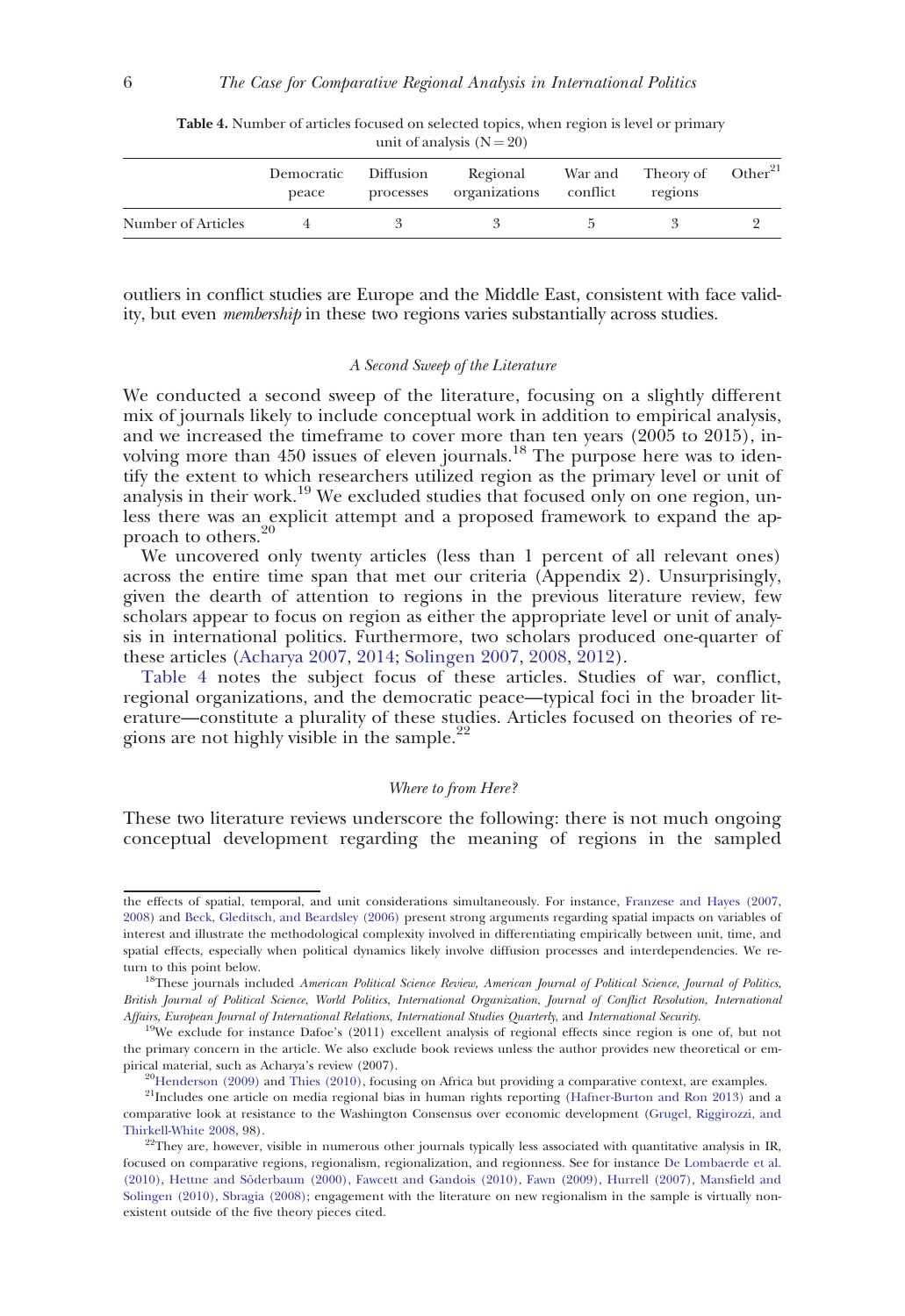literature<sup>23</sup> and little agreement on how to delineate regions. It is difficult to aggregate the impact of regional dynamics given substantial differences in the research over both regional delineation and method of regional exclusion. Yet, when regional effects are explicitly included in the research, their effects persist over a broad range of research questions.

Such persistence in findings suggests that regions are salient considerations in the analysis of international relations, and we find it worthwhile to seek further discussion and debate over conditions needed to understand better how they relate to phenomena of scholarly interest. Toward that view, we offer two proposals: first, an approach to conceptualizing and measuring regions and, second, a theoretical framework for conducting comparative regional analysis in international relations relevant to issues of interstate conflict and cooperation. Neither proposal will resolve long-standing difficulties; we offer them to stimulate further debate, discussion, and research that hopefully can generate more cumulation over regional effects and the salience of regions for theories of international politics.

# Delineating Regions

While the salience of regional spaces in international relations has a long tradition (e.g., [Mackinder 1904\)](#page-27-0), consensus over identifying the contours of relevant regional subsystems has thus far remained elusive ([Buzan 1998;](#page-26-0) [Fawn 2009;](#page-26-0) [Fawcett and Gandois 2010](#page-26-0)). Some have sought to avoid arbitrarily determined regions by defining composition through the existence of regional institutions ([Powers 2004\)](#page-28-0) or security complexes [\(Buzan and Waever 2003\)](#page-26-0). These attempts, however, make comparisons of regions impossible for certain questions (e.g., why do some regions develop institutions while others fail to do so?) due to selection effects for delineation.<sup>2</sup>

As an alternative approach, we define regions as those spaces in which a group of geographically contiguous states possess both the opportunity and willingness to interact with one another as a function of their capabilities and foreign policy interactions (consistent with [Rhamey 2012](#page-28-0), [Teixeira 2012,](#page-28-0) and [Volgy and Rhamey](#page-28-0) [2014](#page-28-0)). Underpinning our analytical approach is [Most and Starr's \(1989\)](#page-27-0) opportunity and willingness framework, providing a means of selecting a cluster of states that have the potential to engage in regional activity. By restricting states to those that are contiguous and mutually capable of interacting, our approach is consistent with much of the literature on politically relevant dyads [\(Lemke and Reed](#page-27-0) [2001](#page-27-0); [Quackenbush 2006\)](#page-28-0). By including a minimal willingness constraint, we provide a baseline of mutual recognition between region members, capturing politically relevant regions that come into existence as a function of interactive, overlapping interests. However, we avoid the tautological dangers of using measurements on criteria that are more specific by being ambivalent as to the nature of that interaction. The result is an operationalization of regions comprised of contiguous states interacting, to a degree, uniquely apart from the broader international system. Furthermore, the approach has the advantage of flexibility as regional composition—both the number and scope of regions—may evolve with changes in geopolitical context [\(Fawcett 2004](#page-26-0), 434). This broad operationalization satisfies the conceptual criteria upon which researchers conduct most regional analysis in international relations and is suitable for analyses that treat region as a fixed effect *and* those that treat regions as substantively important.

<sup>&</sup>lt;sup>23</sup>Again, we underscore the caveat that outside this sample there are a substantial number of efforts seeking to understand the concept of region and its consequences for both comparative and international politics. We refer to some of those works below. However, the fact that very few of those works are cited in these journals of high visibility to quantitative international politics scholars should give us pause about the advancement of regional consider-ations in large-N quantitative work.<br><sup>24</sup>For a similar argument, see [Solingen \(2014\).](#page-28-0)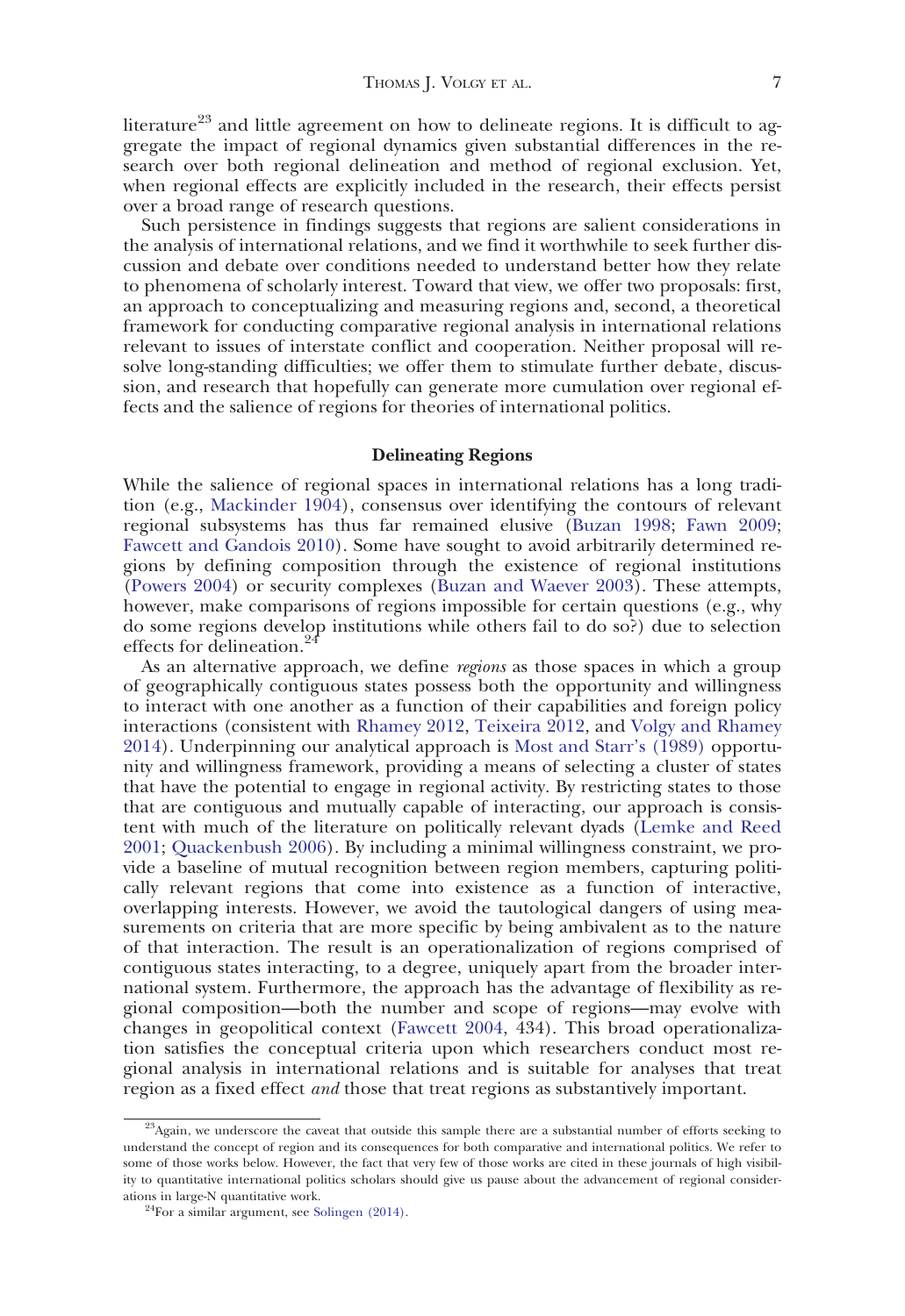To measure the opportunity constraint for joint regional membership, we calculate each state's ability to reach others in the international system using [Bueno](#page-26-0) [de Mesquita's \(1981\)](#page-26-0) loss of strength gradient that degrades the capabilities of states across distance. The projected capability from state  $i$  to state  $j$  is:

$$
P_{ij} = Power^{\log[(miles)/(milesperday)+(10-e)]}
$$

where Power is measured as the state's gross domestic product (GDP) in propor-tion to global GDP [\(Heston, Summers, and Allen 2012](#page-27-0)),<sup>25</sup> and miles per day in the post–World War II era is set at 500 [\(Bueno de Mesquita 1981](#page-26-0)). This calculation results, conceptually, in a series of capability "bubbles" radiating outward from each state's capital. Each state's power, according to the formula, degrades across distance until the point at which it is no longer significantly relevant to the target state's foreign policy. Following [Lemke \(2002\)](#page-27-0), we designate the threshold at which states lose the opportunity to interact significantly at 50 percent capability loss from the capital of the projecting state to the capital of the target. $^{26}$ Directed dyads above the 50 percent threshold are coded as "1" with all others coded "0."

Second, we determine whether states with opportunity also possess observable willingness to interact through consistent foreign policy engagement. To estimate the extent of willingness, we first aggregate the total number of scaled events from the Conflict and Peace Data Bank (COPDAB) for 1950–1978 [\(Azar 1980\)](#page-25-0) and from the Integrated Data for Event Analysis (IDEA) for 1990–2013 ([Bond et al.](#page-25-0) [2003;](#page-25-0) [Goldstein 1992](#page-26-0) for scaling) for each state. We then calculate for each dyad, annually, the directed scaled foreign policy activity of each state to each other state as a proportion of their total foreign policy activity. Those states that engage in an above average proportion<sup>27</sup> of their total foreign policy activity with another state, regardless of whether that interaction is cooperative or conflictual, surpass our willingness threshold. If dyads surpass this willingness threshold, we code them as having a "1" for willingness, while others receive a "0."

Finally, we identify cliques in network analysis [\(Hanneman and Riddle 2005\)](#page-27-0) to determine unique clusters of interaction among three or more states where dyads are coded as receiving a link if they receive a "1" for both opportunity and willingness, annually. A "tie" in the network is then a relationship between two states that are capable of reaching one another, given their share of global GDP and the loss of strength gradient, and engage in relatively greater amounts of foreign policy engagement as a proportion of their total foreign policy activity, each year. From this matrix of dyadic relationships, the clique algorithm determines patterns of connections between states of greater relative similarity compared to the international system.<sup>28</sup> The resulting endogram output using UCINET social network analysis software depicts groups of states organized according to the extent of correlation in their patterns of ties within the network [\(Borgatti, Everett, and Freeman 2002\)](#page-25-0).

We employ no specific threshold for correlation between states to qualify as potential region members, only that they are relatively more correlated with one group than with others. The rationale for this flexibility is due to the variable

<sup>&</sup>lt;sup>25</sup>Others who use the loss of strength gradient typically include the Correlates of War Composite Index of National Capability (CINC) as the measure of power. In recent years, however, CINC scores have produced peculiar outcomes resulting primarily from the inclusion of total population in the index. GDP provides a more plausible hierarchy of states, but in the post–Cold War era, is still strongly correlated with CINC scores ([Rhamey 2012](#page-28-0), 69).

<sup>&</sup>lt;sup>26</sup>See [Lemke \(2002,](#page-27-0) 79–81) for further justification of the use of capitals and the 50 percent threshold. <sup>27</sup>An "above average" amount is a proportion of a state's foreign policy directed to another state that is greate than the average proportion of all states' foreign policy to each other state, annually, which is about 4 percent each

 $28$ For discussion of the clique method, see [Hanneman and Riddle \(2005](#page-27-0), chapt. 11) and [Everett and Borgatti](#page-26-0) [\(1998\)](#page-26-0).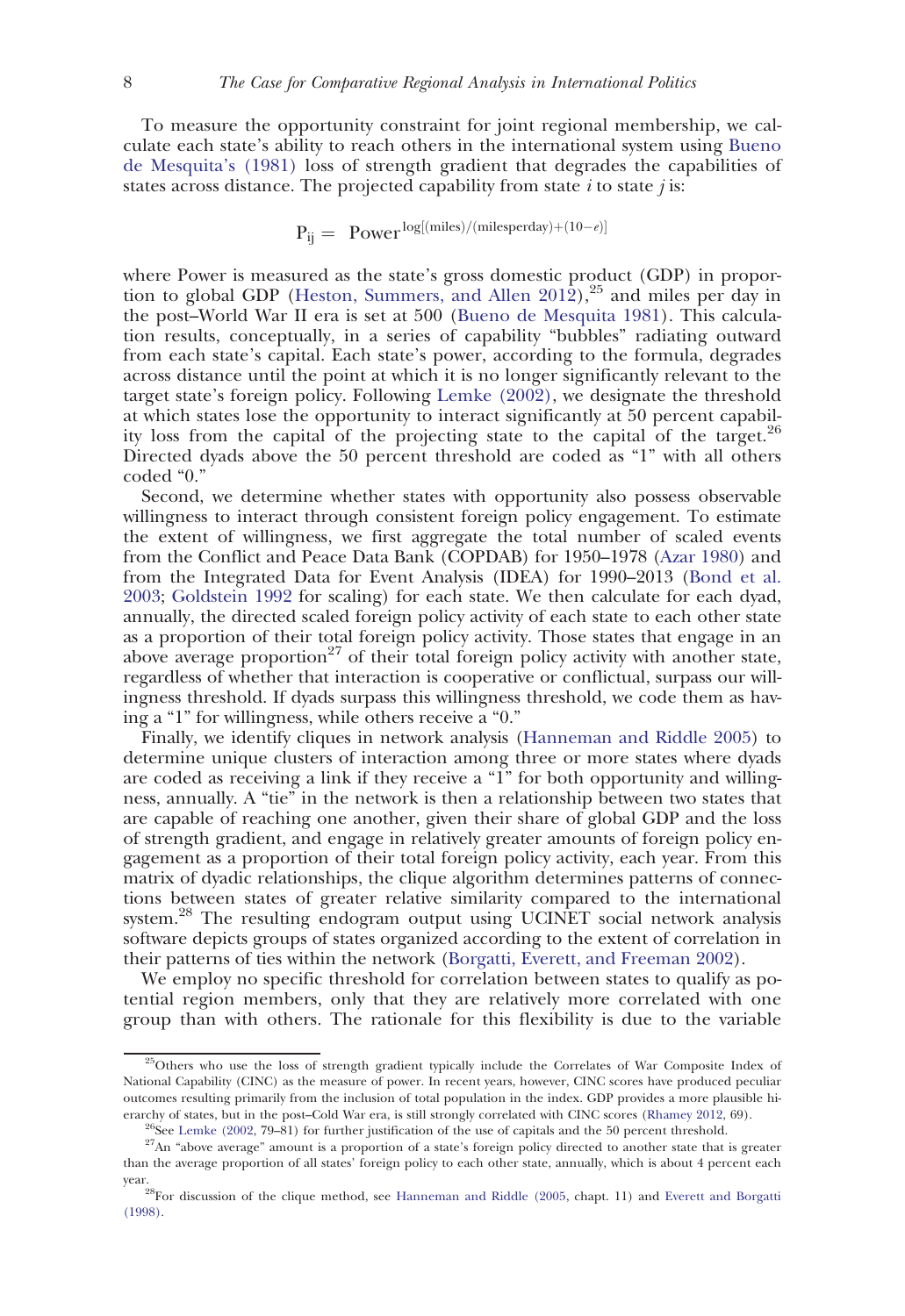

Figure 1. Mapping regions, 2001–2010.

nature of similarity within different regions; in Europe, most region members have very similar ties, whereas in West Africa, those similarities are less extensive, albeit region members possess more in common with one another than they do with any other nearby cluster of states.<sup>29</sup> In East Asia in 2001, Laos' ties in the network are not as strongly correlated with the ties of Thailand as those of Singapore. However, Laos is relatively more strongly correlated with ties to Thailand, Singapore, and the remaining members of the East Asian region than any other group, while the resulting region does not possess any clear separate cliques of three or more states within it. Thus, Laos is included as a member of East Asia.

The cliques identified by this method are contiguous over land or less than 500 miles of water,<sup>30</sup> resulting in regions consisting of geographically contiguous states whose patterns of opportunity and willingness are uniquely similar to one another relative to the broader international system. Finally, to maintain stability in regional composition and to prevent anomalous events limited to a single year from driving regional membership, we place states in the region for each year within which they most frequently identify across each decade.

By focusing on proximity with opportunity and willingness, this approach allows state location, behavior, and capability to drive classification rather than preselected structural categories. This operationalization of regions provides additional utility from the flexible nature of both regions and states within them.<sup>31</sup> Some states belong to no region; others (e.g., Turkey) move from one region to another over time (and perhaps return). Some regions may come into existence or dissolve, as is the case of post–Cold War Central Asia, while others may merge to become super-regions (e.g., Europe or East Asia). These shifting dynamics reflect the observable "power and purpose of states" [\(Katzenstein 2005,](#page-27-0) 2), mirroring aspects of the conception of regions often employed in comparative regionalism.<sup>32</sup>

Using these procedures, we identify eleven regions for the 2001–2010 timeframe (Figure 1 and Appendix 3). States fall into three classifications: core region members, peripheral region members, and border states. Core region members are states that meet our criteria on both capabilities and foreign policy activity. Some states lack ties to others due to an absence of unique policy activity or capabilities (e.g.,

<sup>&</sup>lt;sup>29</sup>See, for example, the network diagrams in Rhamey (2012, 129) or Rhamey, Thompson, and Volgy (2014, 5–7).

<sup>&</sup>lt;sup>30</sup>So as not to eliminate any country from the possibility of regional membership, those few countries not within 500 miles of any others (e.g., Iceland), we count the closest proximate state over water as satisfying the contiguity constraint.  $31$ Consistent with the literature arguing for the fluidity of regions; for example, [Fawcett \(2004\)](#page-26-0).

 $32$ See also the similar conceptual definition by [Paul \(2012,](#page-27-0) 4) or the inventory of criteria for regional composition by [Thompson \(1973\).](#page-28-0)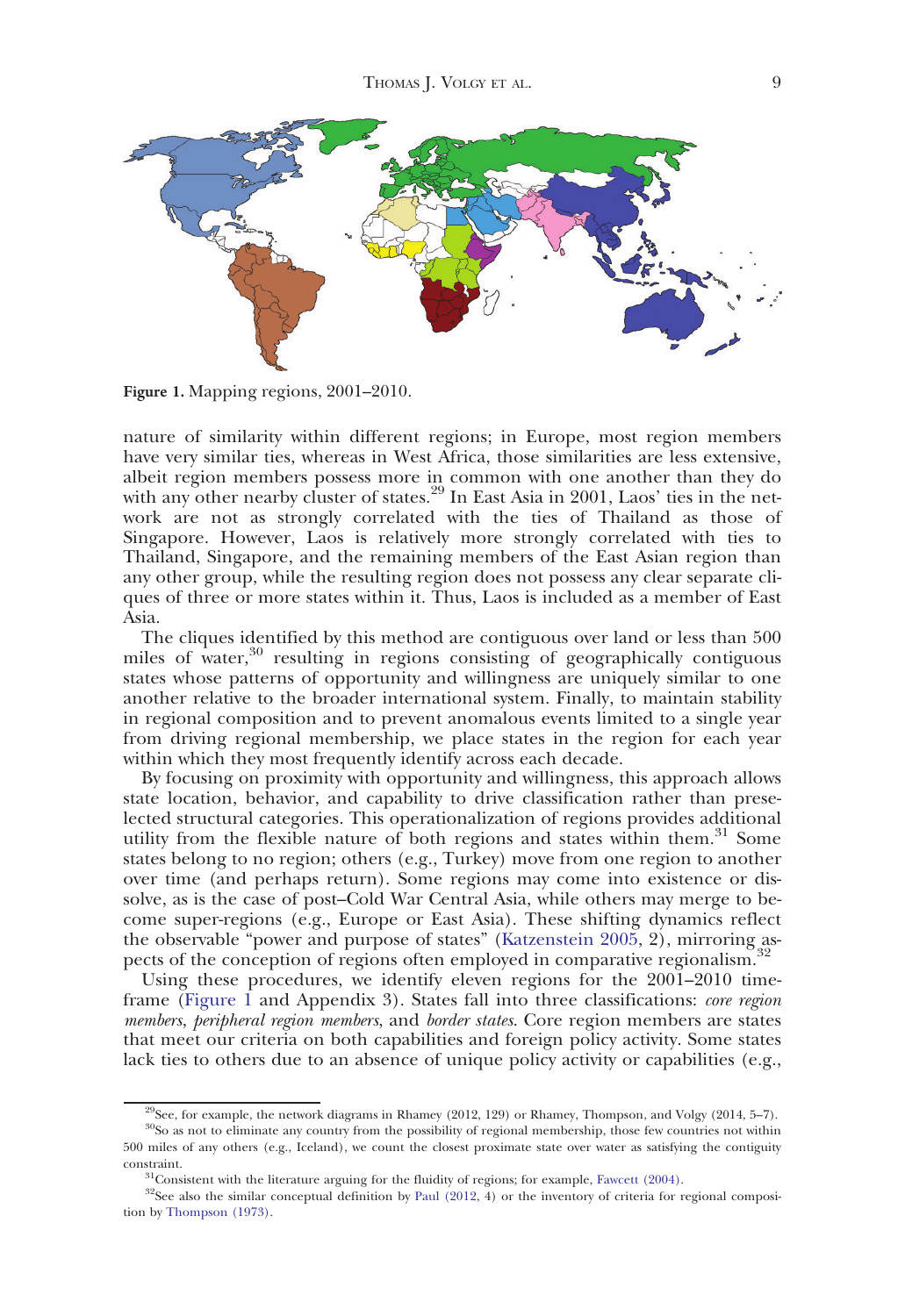<span id="page-9-0"></span>

Figure 2. Number of states in each region, 2001–2010 (source: Appendix 3).

Vanuatu) while others have ties, but do not cluster with any contiguous states (e.g., Australia). These states are divided into two groups: peripheral region members and border states. Those that, while lacking ties, are surrounded by a region  $(e.g., Paraguay<sup>33</sup>)$  are classified as peripheral region members. If a state does not cluster and is geographically between two or more regions, it is a border state that could be placed in multiple regions. These states (e.g., Libya or Kazakhstan) are pulled in multiple directions, resulting in no clear pattern of engagement with any one group.

This pattern of being torn in multiple directions among relatively limited capability states, with no consistency of interactions with one another that we would consider a unique pattern of interaction apart from the international system, is frequently the case with geographic spaces such as Central Asia and the Caribbean. Nested between cohesive regions, these groups often constitute membership in our pool of border states that do not fit neatly within one region or another and fail to form their own cluster. This observation mirrors the expectations of some area experts; for instance, [Zakhirova \(2012\)](#page-28-0) finds the Central Asian space to be too fluid to constitute what scholars typically consider a coherent regional space. As Appendix 3 illustrates, 139 states (71.6 percent) cluster into one of the eleven regions, while fifty-five (28.4 percent) are classified as border states, belonging to no specific region. Nearly half of the border states are small countries and with a few exceptions are relatively inactive in international and regional affairs.

In order to illustrate changes over time to regions and their composition, we note in Appendix 4 the movement of states and regional classifications in the European metaregion during the Cold War. As the merging of Eastern and Western European states in the 1970s suggests, the ability of contiguous states to reach each other in addition to higher levels of interaction reshapes the boundaries of the region, rather than by the development of a single security structure or by structured economic cooperative arrangements. In fact, the European region in the 1970s was characterized by competing security and economic architecture, creating substantial conflicts within the region. However, our approach nevertheless identifies one European region of states focused on each other.

<sup>33</sup>According to our measurement strategy, Paraguay belongs in the South American region, albeit not as a core member, based on its absence of substantial opportunity and willingness with other South American states. While it does interact with its immediate neighbors, its limited capabilities to reach other states in the region are paralleled by its inconsistent interactions with its region's members. Others who classify regional membership based on regional institutions (Mercosur, UNISUR) or economic relationships, may see Paraguay as more central to the region; however, its troubled relationship with these institutions is consistent with our designation of Paraguay as a peripheral regional member.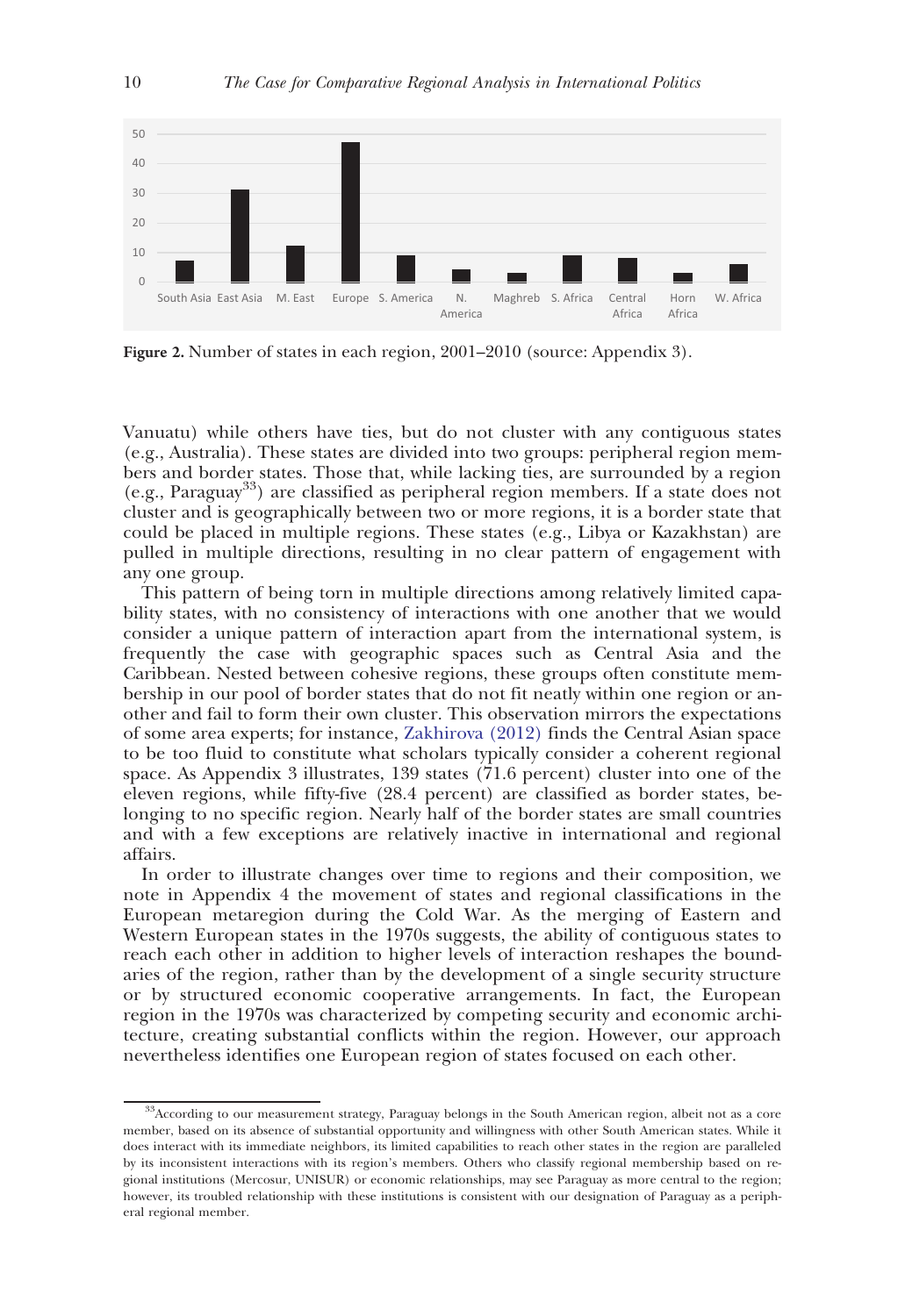<span id="page-10-0"></span>

Figure 3. Numbers of regional and global powers habiting regions, 2001–2010 (source: Appendix 3).



Figure 4. Size of region GDP in constant (2005) US\$(Bn), averaged for 2011–2013 (source: World Bank).



Figure 5. Total number of severe (4/5) MIDs, by region, 2001–2010 (source: COW MIDs v4.1).

There is a variety of costs to this approach to regional delineation. One is that the definition and its operationalization minimize cultural and ideational components of regions. However, we assume (and recognize it is a considerable assumption) that the extent to which such considerations create regions, they should be reflected in at least the threshold of interactions we require for states within contiguous spaces.

Additionally, and especially for researchers engaged in large-N longitudinal analyses, there are substantial costs to accommodating changes over time, both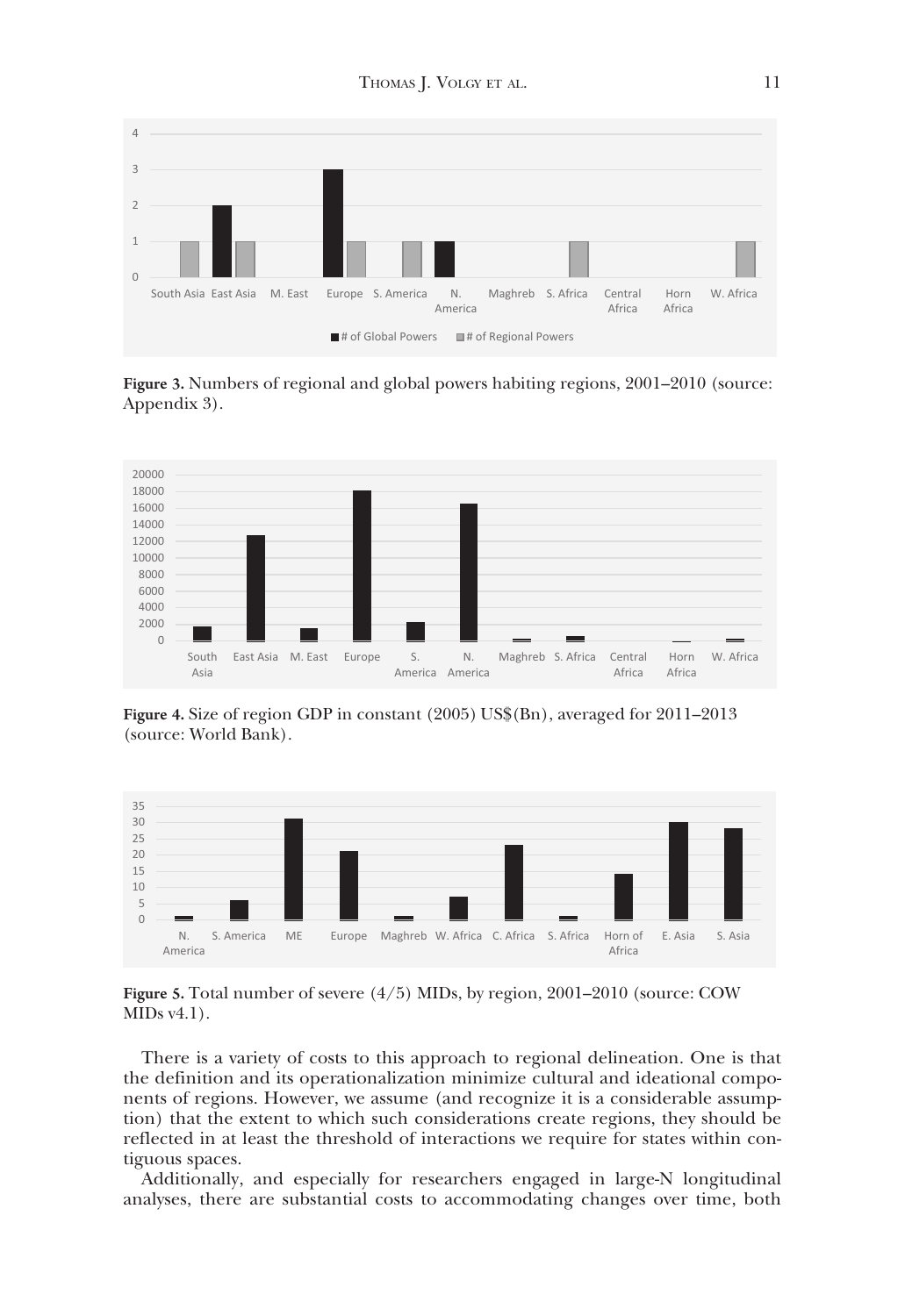for regions and the states populating them, rather than treating regions and their membership as invariant phenomena. Yet, a substantively more satisfying classification should offset these costs. Furthermore, a process of nonarbitrary regional determination may be created for any period of time if a single regional allocation is necessary.

Still another cost may be that the scheme we propose will yield more numerous regions than expected and the regions will not be comparable in terms of the numbers of states within them, or a variety of other salient characteristics. For instance, applying this delineation to the twenty-first century, [Figures 2](#page-9-0)[–5](#page-10-0) indicate a rich diversity of regions and both regional differences and similarities, creating substantial theoretical complexity for comparative regional analysis. Yet, an even richer diversity at the state level of analyses has not retarded work at that level.

We recognize that our suggested conceptual and measurement strategy may be less suitable for those with different theoretical lenses or those with substantially different research questions. For instance, an ideational approach may minimize physical location in favor of identity-based associations and carve regions from geopolitical units that violate our contiguity/proximity assumptions. Alternatively, for certain types of research questions (e.g., under what conditions does regional cooperative architecture endure?) some may define regions in terms of the existence of formal structures of cooperation and create regional membership driven by the extent to which regional structures capture the states in the region.<sup>3</sup>

We note as well that our approach may be less suitable for those utilizing different methodologies for addressing regional clustering, state behavior, and diffusion. While we have developed our argument in the prevalent context of large-N quantitative international relations (IR) scholars utilizing regional fixed effects in order to mitigate correlated error terms, other approaches exist as well. These include the use of spatial error or spatial lag models (e.g., [Beck, Gleditsch, and](#page-25-0) [Beardsley 2006\)](#page-25-0), and neighborhood-based approaches common in the diffusion literature (e.g., [Gleditsch 2007](#page-26-0)). These are valuable strategies for IR scholars attempting to explain international phenomena and account for the effect of proximity. The virtue of our own approach vis-à-vis these others, however, is two-fold. First, we empirically derive relevant, behavior-conditioning geographic space for each actor based upon its physical location and its decisions to pursue interaction (either cooperative or conflictual) with others. In doing so, we account for both the opportunity (capabilities to reach across a physical area) and willingness (engagement) by states to interact. This approach moves beyond treatments of geographic location based on distance and proximity alone (including beyond spatial metrics of proximity and geography), consistent with the notion that "space is more than geography" ([Beck, Gleditsch, and Beardsley 2006\)](#page-25-0) by also accounting for repeated patterns of state interactions and organizing behaviors.<sup>35</sup>

Second, through the identification of substantively relevant geographic spaces, we are able to consider questions directly relating to the region as the level of analysis rather than having regional location inform or condition state-level analyses. Ultimately, however, we recognize that the choice of modeling regions based purely upon spatial components or by also accounting for state behavior must depend on the nature of the research question being addressed.

<sup>&</sup>lt;sup>34</sup>Likewise, for scholars interested in political economy issues, geographically contiguous states could be reclassified in terms of their relative trade vis-à-vis each other and/or the extent to which they generate structural agreements such as regional trade agreements. However, by selecting conflict and cooperation events as the measure of interaction, we believe our approach offers broader applicability to understanding the variability of cooperation and conflict across regional spaces. 35For example, without information on patterns of behavior, Estonia would be, given distance, of far greater "re-

gional" relevance to Russia than France would. But, by incorporating patterns of behavior, Estonia has perhaps become more regionally relevant to France than neighboring Russia. Thus, not all distance is created equal, and therein lies the utility of our approach to identifying regional spaces by including behavior alongside distance.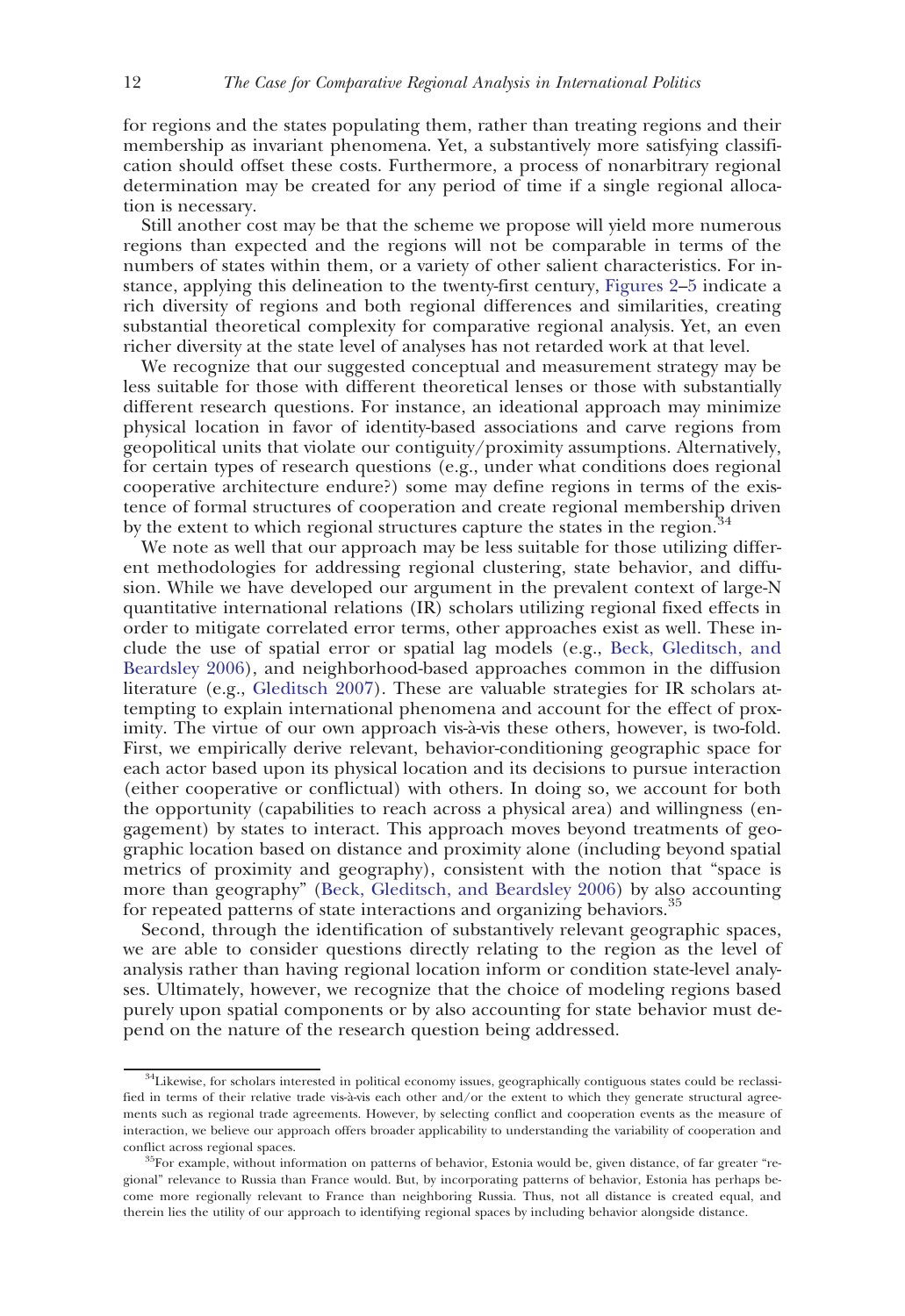<span id="page-12-0"></span>

Figure 6. A Theoretical framework for assessing regional comparative effects on conflict, cooperation, and diffusion processes.

We quarrel with none of these approaches, and we recognize their utility. We offer ours with the hope that it has primary value for further theoretical development in comparative regional analyses around issues of conflict and cooperation. Hopefully, we should be able to assess at a later stage whether theoretical insights and empirical findings can be integrated across these conceptual and empirical differences and theoretical approaches, and if not, at least uncover the extent to which one approach may trump others depending on the major research question at hand—including, the use of spatial and neighborhood-based methods of analysis.

### A Theoretical Framework

Figure 6 illustrates some of the plausible linkages for a comparative analysis of regions, integrating state, region, and system level considerations. The framework suggests a number of trajectories through which a focus on regions may impact interstate relationships. We focus specifically on three salient phenomena: conflict, cooperation, and diffusion. Note that there are three ways through which we can observe regional effects. First, and least interesting, are what we call Type I effects: regions may simply reflect an aggregate of considerations at the state level  $(A \rightarrow D \text{ in Figure } 6).$ <sup>36</sup> If, for instance, democracies do not fight each other, regions rich in democracies are less likely to engage in wars and militarized interstate disputes (MIDs). Such an outcome will tell us little more than what we

<sup>&</sup>lt;sup>36</sup>In these types of cases, approaches focusing on politically relevant dyads or spatial diffusion of proximate states may be more appropriate than analyzing discrete regional spaces as levels of analysis.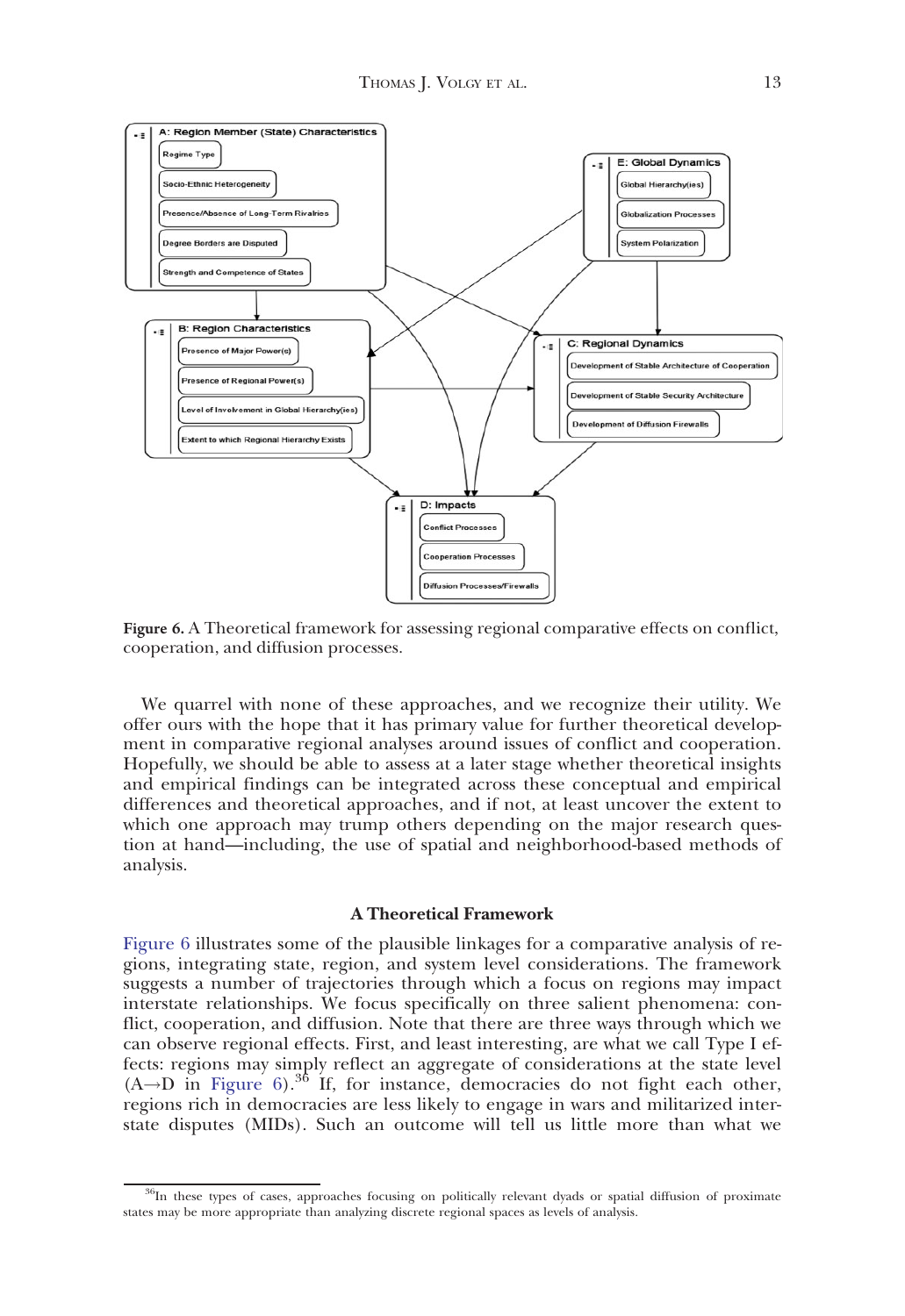<span id="page-13-0"></span>

Figure 7. Hypothetical illustration of global and regional hierarchical relationships.

already know about democracy and conflict, except for the geopolitical places where these states cluster.

Second, a comparative analysis of regions may identify Type II effects: processes at the region level that result from aggregate state characteristics or through dyadic interactions (A $\rightarrow$ C $\rightarrow$ D or A $\rightarrow$ B $\rightarrow$ D in [Figure 6](#page-12-0)).<sup>37</sup> For instance, certain state attributes or state-to-state interactions may create conditions in regions enabling the diffusion of international phenomena, such as policies or regulatory agencies ([Simmons and Elkins 2004](#page-28-0); [Jordana, Levi-Faur, and Fernandez i Mar](#page-27-0)ı[n 2011\)](#page-27-0), democratization ([Wejnert 2005\)](#page-28-0), or domestic political demonstrations ([Lohmann](#page-27-0) [1994](#page-27-0)). Other attributes and interactions may lead to firewalls meant to retard diffusion effects emanating locally or globally ([Solingen 2012\)](#page-28-0). In these instances research would focus on the mix of domestic coalitions [\(Solingen 2007](#page-28-0) in appendix) across states in a region that are likely to act together in ways that either minimize regional firewalls against globalization processes and accelerate diffusion (outward looking regimes) or collaborate to maximize regional firewalls (inward looking regimes) against the diffusion of phenomena [\(Ambrosio 2014\)](#page-25-0). Similarly, research could focus on conditions in regions that would magnify or minimize diffusion effects stemming from ongoing rivalries ([Thompson 2015](#page-28-0)). The theoretical drivers here are not simply the characteristics of states that lead to variation among regions, but the manner in which certain state attributes (or interactions) create other conditions that have region-wide consequences.<sup>38</sup> This type of inquiry moves beyond the aggregate characteristics of states by linking those characteristics to region-wide dynamics as significant explanatory variables.

Our primary interest—and theoretical bet—however is based on Type III effects: a comparative regional analysis that discriminates between regions based on differences created by hierarchical relationships ([Lake 2009](#page-27-0); [Fawn 2009](#page-26-0); [Goh](#page-26-0) [2008](#page-26-0)) both inside regions and globally, integrating structural approaches into the theoretical framework (B $\rightarrow$ D, E $\rightarrow$ B $\rightarrow$ D and B $\rightarrow$ C $\rightarrow$ D effects). Presumably, major powers that are able to create global hierarchies will not have uniform interests (and unlimited resources to deploy) across all regions, preferring the establishment and maintenance of such hierarchies in some but not all geopolitical spaces.

<sup>&</sup>lt;sup>37</sup>Although as [Lake \(2009,](#page-27-0) 44) notes, separating Type I from Type II effects in large-N based empirical models can become quite difficult. 38Another illustration concerns the robust finding in the literature regarding the salience of unresolved territo-

rial/border issues for interstate conflicts. In regions where such issues are at a minimum, there should be substantially fewer conflicts (Type I,  $A \rightarrow D$  effects). However, regions with broadly accepted borders may also contain favorable conditions for the creation of stable institutions (e.g., [Gibler and Braithwaite 2013\)](#page-26-0) that further facilitate cooperation between states (Type II,  $A \rightarrow C \rightarrow D$  effects). Likely, the combination of minimal territorial disputes, the prevalence of democracies, the end to ongoing rivalries, and especially security incentives provided by a major global power (United States) help account for the emergence of the Western European peace after centuries of intraregional conflict.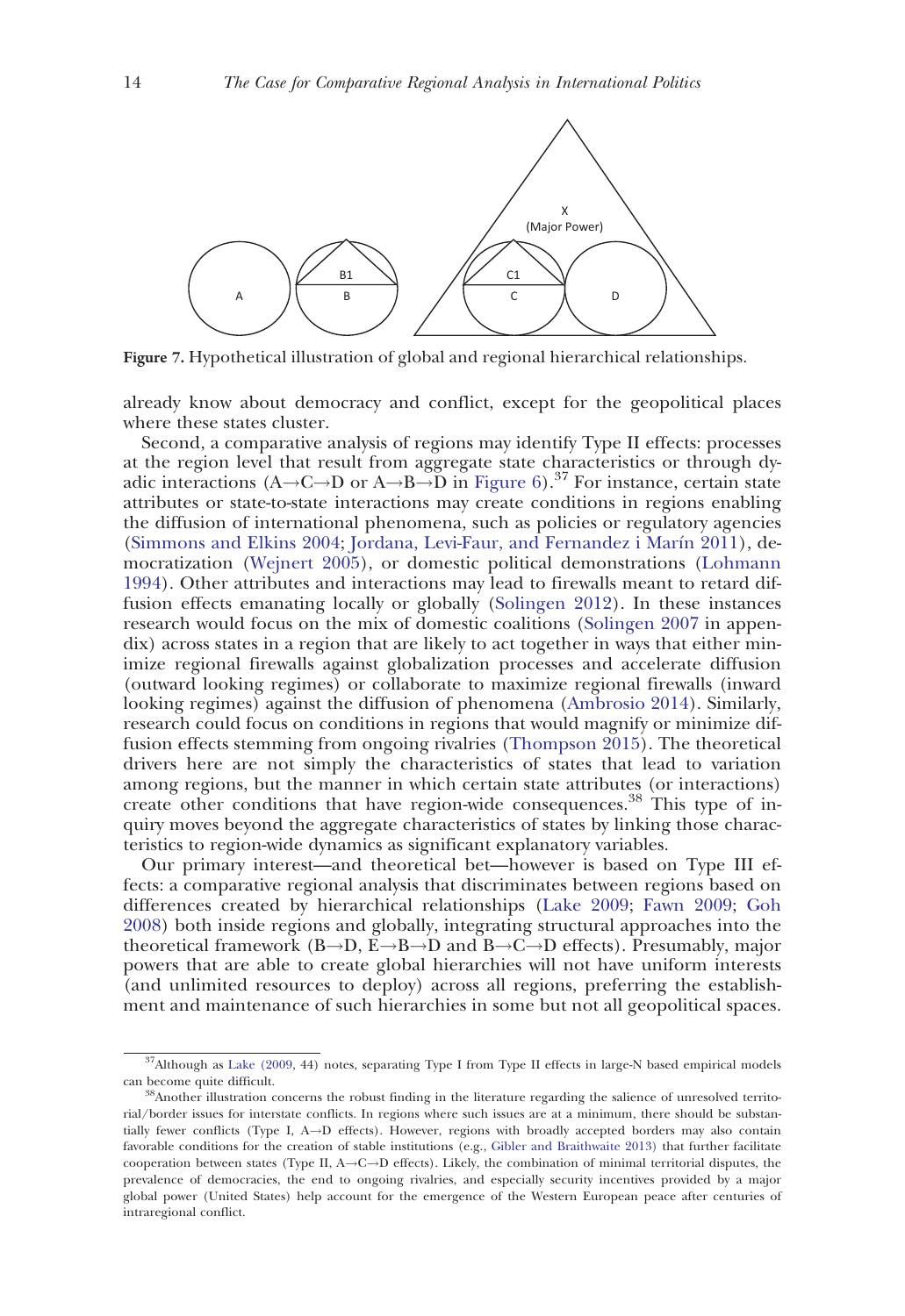States (and indirectly, regions) will also vary from negotiating and accepting such hierarchical arrangements to resisting them [\(Acharya 2007,](#page-25-0) [2014;](#page-25-0) [Goh 2013](#page-26-0)). Under what conditions major powers press for hierarchical arrangements, and conditions under which such arrangements are resisted or negotiated, become salient phenomena to explore, with substantial consequences for intraregional relationships (e.g., [Hensel and Diehl 1994\)](#page-27-0). Realists, liberal institutionalist, liberal, and constructivist perspectives provide contending hypotheses regarding these questions. Similarly, the literature on comparative regions and regionalism provides contending perspectives on the salience of major powers and regional powers in linking together states into stable regions and for advancing political projects involving regionalization (e.g., [Hurrell 2007](#page-27-0); [Prys 2010\)](#page-28-0).

Global hierarchies may also co-exist with regional hierarchical arrangements ([Lemke 2002;](#page-27-0) [Nolte 2010\)](#page-27-0), as noted in [Figure 7](#page-13-0). Of interest to us are regional powers seeking to create order in their regions.<sup>39</sup> A comparative regional analysis can differentiate regions by (a) whether one or more regional powers exist in a region (b) if in existence, whether or not regional powers have the capability and willingness to seek to order affairs in the region, and if they seek to create such orders; $40$  and (c) whether such attempts are supplemental to or independent of global hierarchical arrangements. [Figure 7](#page-13-0) illustrates the variety of plausible hierarchical arrangements across regions; regions are presented as circles and the presence of hierarchy(ies) by major and regional powers is illustrated with triangles. Regions range from those without regional or global hierarchies (Region A) to regions where regional and global hierarchies coexist (Region C). Despite recognizing the salience of global and regional powers in ordering political relationships, the extant literature is far from clear about the effects of global and regional contextual considerations on conflicts within regions, cooperative relationships, or diffusion firewalls erected by either major or regional powers.

The extent to which major and/or regional powers can create stable structures of cooperation depends on a wide range of factors including those that stem from Type I propositions: the characteristics of states in the region (e.g., ongoing rivalries, border issues, predictability and affinity brought about by similar political regimes, and ethnic conflicts spreading across political systems).<sup>41</sup> In addition, regional or major powers cannot fashion such architecture unless they have the capacity to create them, a capacity that in part depends on the relative competence of their political institutions<sup>42</sup> and the willingness of other states in the region to accept or negotiate such architecture.

Regions may provide a rich diversity of settings for diffusion processes ([Elkins](#page-26-0) [and Simmons 2005](#page-26-0); [Simmons 2009;](#page-28-0) [Solingen 2012\)](#page-28-0). There is a substantial and growing literature in international relations focused on the diffusion of a vast array of phenomena (e.g., democracies, terrorism, civil wars, human rights, etc.), along with a significant amount of work acknowledging intraregional and interregional diffusion<sup>43</sup> processes. We are particularly interested in how regions may vary in creating firewalls that minimize or fail to dampen diffusion processes both

<sup>&</sup>lt;sup>39</sup>Seeking order is not the same as minimizing conflict and maximizing cooperation between states in a region, but they should be related. The creation of certain security arrangements dampens conflicts (e.g., as [Goh 2013](#page-26-0) notes in East Asia). A complex architecture designed to promote economic and social exchanges between a region's members should facilitate other forms of cooperation. The extent to which order-seeking actually translates to greater cooperation and less conflict depends however on a number of factors that we refer to below.<br><sup>40</sup>For a nuanced differentiation of types of regional powers and their approach to order, see Prys (2010).

 $^{41}$ For an example of the role of transethnic kin and its potential effects, see [Rasler and Thompson \(2014\).](#page-28-0)<br> $^{42}$ How much capability a regional power needs for such a successful enterprise is unclear. India in South A

South Africa in Southern Africa, and Nigeria in West Africa have all been relatively unsuccessful in generating stable cooperative institutions. Brazil in Southern America has been more successful (MERCUSOR, UNASUR), but even that limited success has faded with challenges from more radical Southern American states and a weakening of Brazilian political institutions.<br><sup>43</sup>For an excellent summary of works and the issues they raise, including about firewalls, see [Solingen \(2012\).](#page-28-0)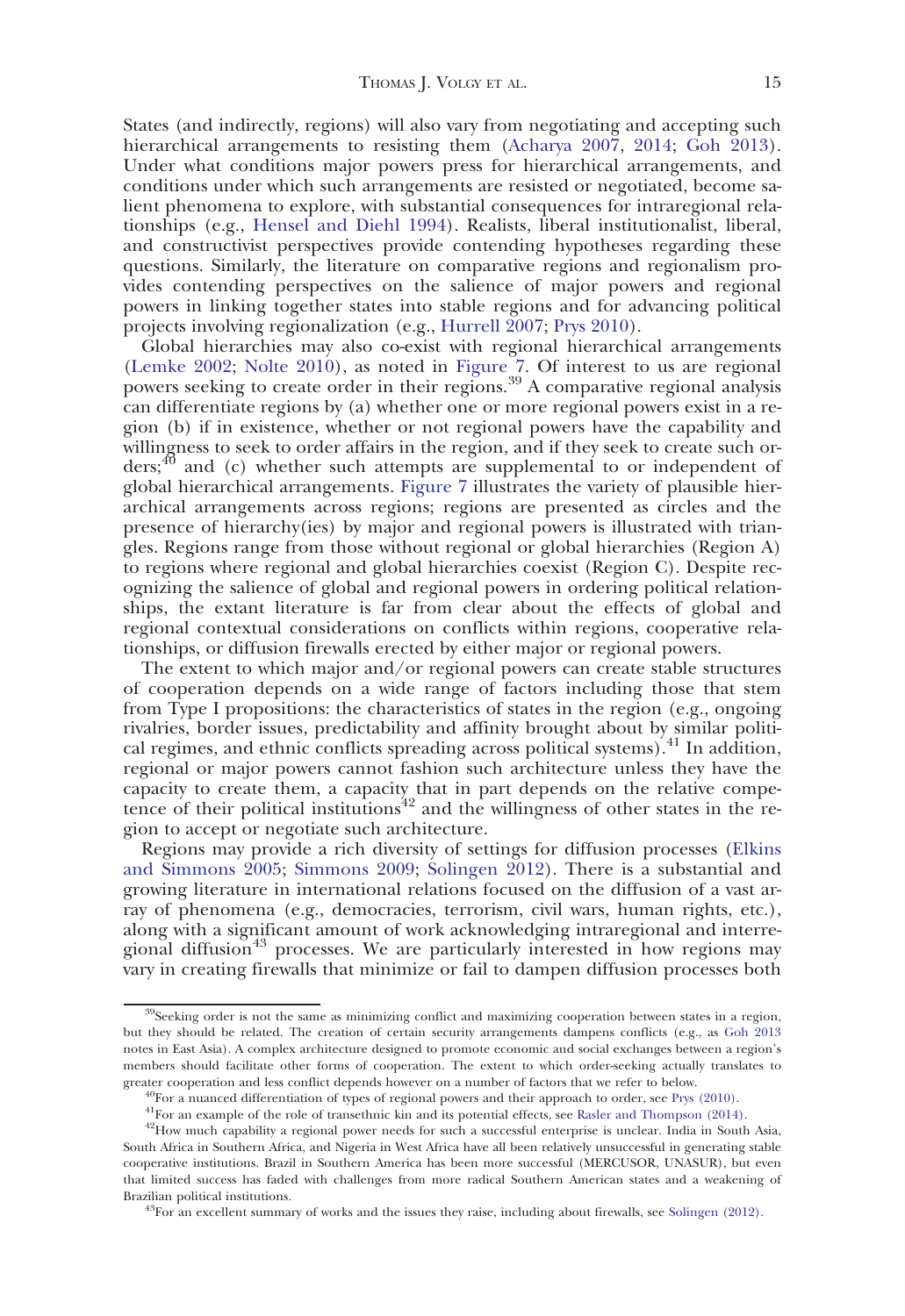within the region and from outside. For instance, the diffusion of democratic regimes appears to involve both regional and global diffusion processes ([Gleditsch](#page-26-0) [and Ward 2006](#page-26-0)). Yet, linked to the diffusion of democracies in some regions but not others may be the prevalence of some critical mass of intraregional political arrangements (Type II effects) or the creation of firewalls restricting such effects by regional powers (Type III effects). Similar firewalls may exist to minimize global diffusion effects and with variable utility across regions.

We propose that a good start toward understanding the impact of regions on these phenomena would be to focus on the combination of internal characteristics helping to create firewalls, or, to accelerate diffusion processes, and the relationship of these dynamics to the existence in the region of powerful regional or global actors seeking order and stability. [Buhaug and Gleditsch \(2008\)](#page-26-0) demonstrate for instance that the neighborhood effects of civil conflicts are not about simple exposure to such conflicts but the more complex interplay of separatist conflicts involving transnational ethnic linkages. To what extent can strong regional powers erect workable firewalls to prevent such diffusion when it threatens the regional order favoring them? These types of questions have not been adequately addressed in the literature and certainly not using a comparative regional perspective.

# A Theoretical Bet

The framework we suggest is far from providing a parsimonious approach to regional analysis. However, our theoretical bet is that of these linkages, the links between major powers, regional powers, and the emergence of order impacting both conflict and cooperation processes are most salient. We base this suggestion on three central assumptions. The first is that much of international politics unfolds in the context of hierarchical relationships [\(Goh 2013;](#page-26-0) [Lake 2011,](#page-27-0) [Lemke](#page-27-0) [2002](#page-27-0); [Katzenstein 2005;](#page-27-0) [Organski and Kugler 1980](#page-27-0); [Modelski and Thompson](#page-27-0) [1996](#page-27-0)) when major powers have the capacity and the will to exercise such relationships. When such hierarchies are not sustainable (e.g., [Fawcett and Gandois](#page-26-0) [2010](#page-26-0)), or fail to become applicable to certain regions, states in regions will experience—all else being equal—substantial uncertainties toward other regional members, leading to sporadic but unsustainable patterns of cooperation or substantial conflicts.

Second, irrespective of the existence of global orders, and especially when they may not structure regional relationships sufficiently, regional powers—when they have the capacity and the will to do so—will seek to create economic and security orders in their region.<sup>44</sup> Such regional orders may emerge when a region is irrelevant to global orders, or when regional powers seek to complement or contest (Goh 2007, [2008\)](#page-26-0) global orders.<sup>45</sup>

Third, we assume different types of regional and global circumstances, which may facilitate or hinder attempts by these powers to impose order and stability consistent with their interests, heavily condition impacts by major powers or regional powers on regions. The usual list of suspects for within-region conditions are well known in the literature on interstate conflict and cooperation, including territorial disputes (e.g., [Gibler 2007](#page-26-0); [Huth 2009\)](#page-27-0), regime types (e.g., [Dafoe 2011;](#page-26-0) [Peceny, Beer, and Sanchez-Terry 2002](#page-27-0)), rivalries (e.g., [Colaresi and Thompson](#page-26-0) [2002](#page-26-0); [Diehl and Goertz 2001](#page-26-0)), and dissatisfaction with the status quo (e.g., [Kugler](#page-27-0) [and Lemke 1996](#page-27-0); [Schweller 1994](#page-28-0)). We consider these as *conflict fault lines* within

<sup>&</sup>lt;sup>44</sup>We do not assume this to be the case for altruistic reasons. Motivations will vary, including domestic political ones and others related to myriad foreign policy objectives.

<sup>&</sup>lt;sup>45</sup>We leave as an open question the substance of those orders being sought and the mechanisms used by regional powers to create them.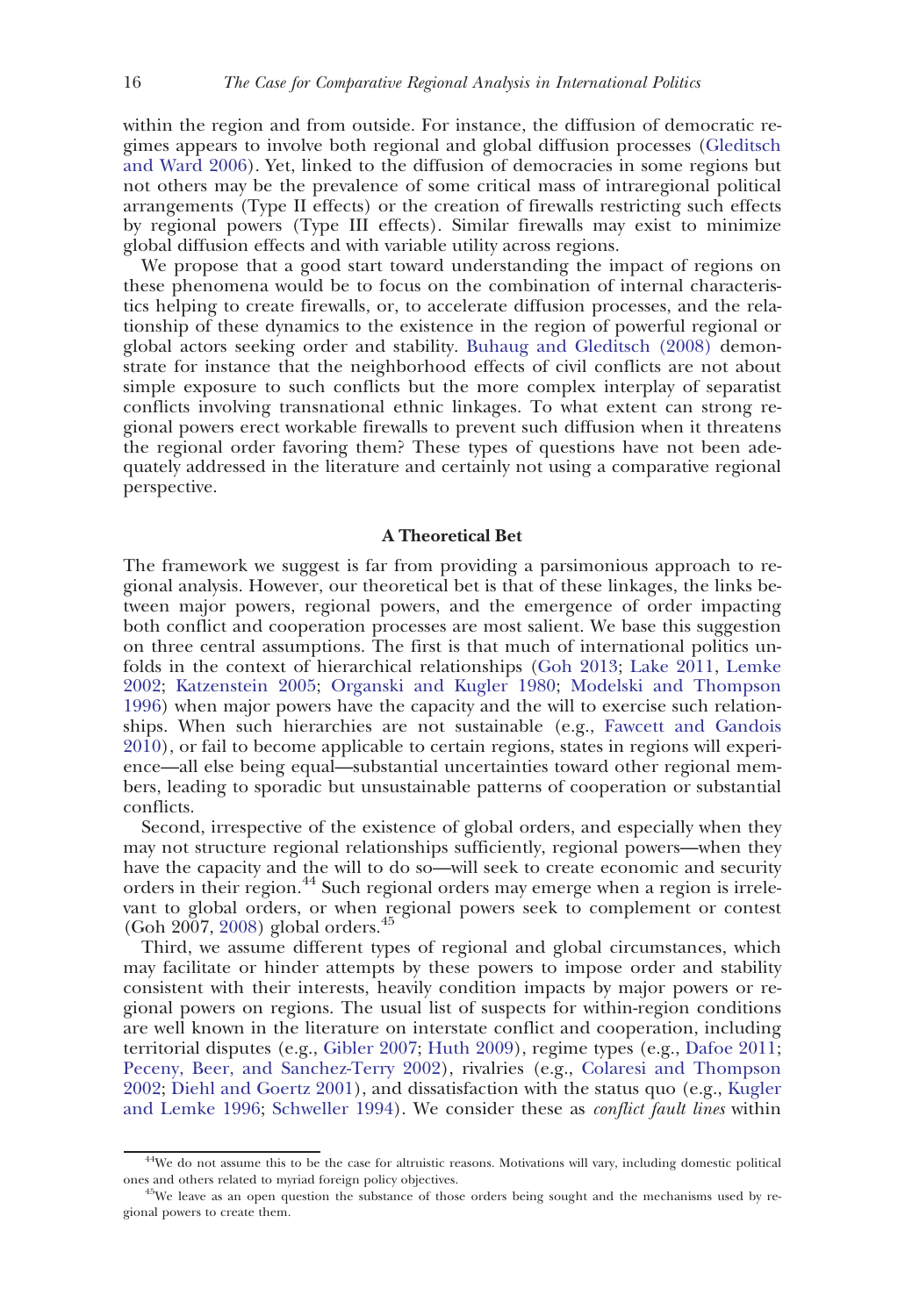

Figure 8. Frequency of severe (4/5) MID involvement per state, by region type, 2001–2010 (source: COW MIDS v. 4.1).

regions, and the larger the fault lines, the more difficult it will be for regional powers (and perhaps major powers as well) to create order within their regions.

Outside of the region a variety of global conditions are likely to create additional fault lines, or conversely, dynamics that may stimulate regional cooperative arrangements. These may include conditions such as exposure to globalization processes (e.g., [Gartzke, Li, and Boehmer 2001](#page-26-0); [Mansfield and Solingen 2010;](#page-27-0) [Russett and Oneal 2001](#page-28-0); [Hurrell 2007\)](#page-27-0) or political polarization at the system level. A meaningful theory of regions would require as a starting point the clear demarcation of the types of regional and global conditions that would contain the most powerful effects conditioning major and regional power attempts at imposing orders and stabilities in regions.

While not the only useful approach to a comparative analysis of regions, the Type III explanation we suggest may carry considerable payoff, especially when integrated with the concept of regional fault lines. Consider at the simplest level the following relationship: whether major or regional powers domiciled in a region appear to be inversely associated with patterns of regional conflict. Figure 8 represents the total level of severe MID (levels four or five) involvement per state within regions differentiated by whether they are inhabited by major powers, only regional powers, or neither. Regions without either type of powers are most conflictual; regions inhabited by only regional powers are substantially more conflictual than regions inhabited by one or more major powers, while regions inhabited by one or more major powers appear to be least conflictual.

Yet, it is clear as well that there are other regional dynamics operating, as the range of MIDs across two categories is substantial and the existence of a regional power alone in a region is no guarantee of limiting intraregional conflict. For instance, while in the aggregate, there is less conflict in these regions compared to regions lacking a regional power; in the one region where there is both a regional power and an ongoing rivalry (South Asia), the region far exceeds the norm in terms of regional conflicts. In regions populated by regional powers but absent such rivalry, the low frequency of regional conflict involvement begins to approximate those in regions populated by major powers (0.74 versus 0.55 MIDs per number of states in the region).

# A Short Propositional Inventory

As a starting point, we suggest two central propositions: First, all else being equal, the presence of a single major power in a region will have a substantially negative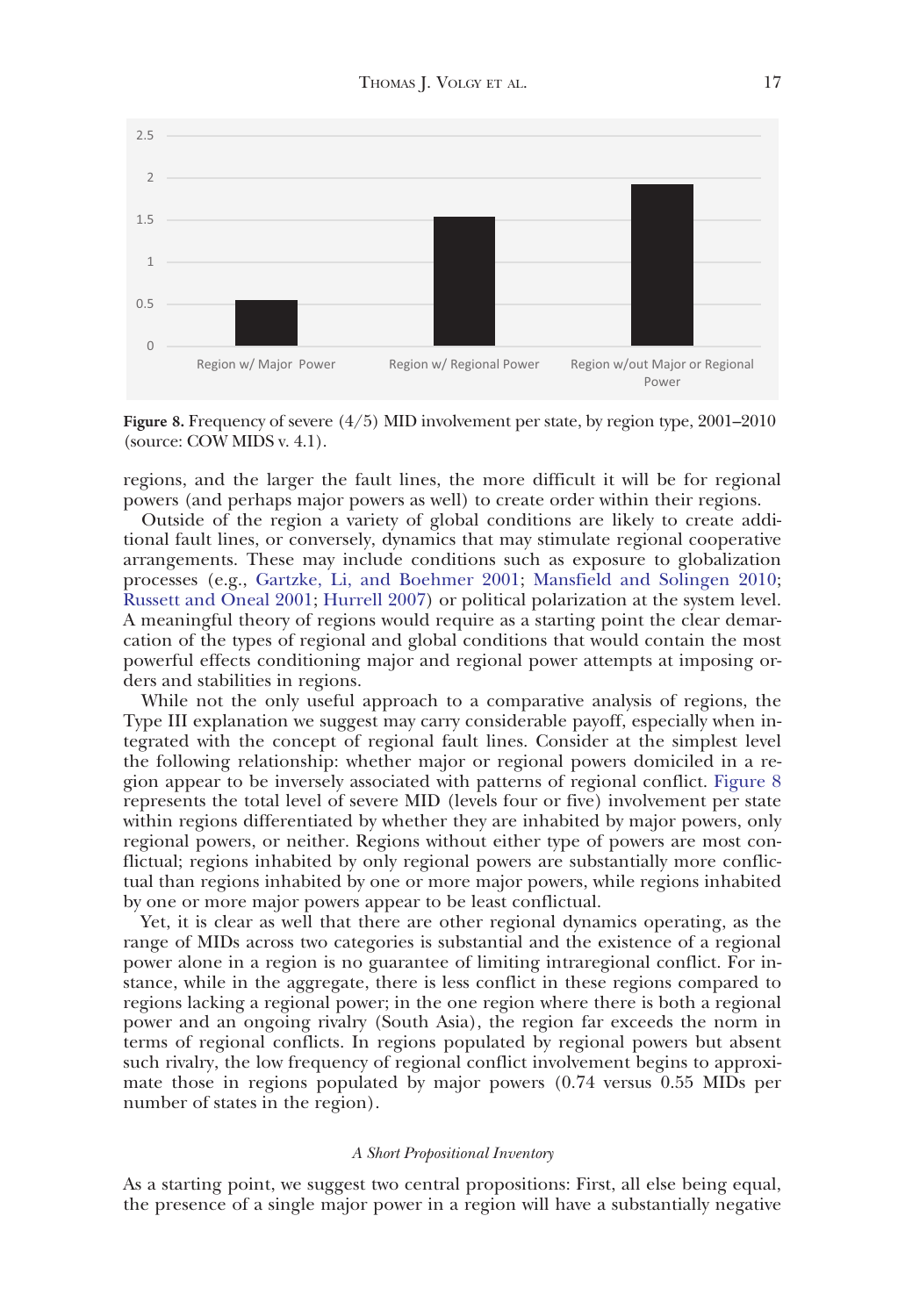effect on intraregional conflicts and facilitate intraregional cooperation.<sup>46</sup> Second, all else being equal, the presence of a single regional power in a region will diminish intraregional conflict and facilitate intraregional cooperation.

Not only does our framework clearly suggest the first proposition, but so does the extant knowledge regarding the salience of regional order for major powers. Minimizing regional conflict and creating regional stability appears to be a precondition for a state to emerge as a major power. With rare exceptions, major powers first developed as regional powers and did not migrate to the global stage until they had imposed sufficient order in their regional environment [\(Volgy](#page-28-0) [et al. 2014](#page-28-0)). Major powers also possess unusually strong capabilities ([Levy 1983\)](#page-27-0) with which to order regional affairs, and a single major power in a region will have overwhelming capabilities with which to impose such order on its neighborhood.

The second proposition suggests that all else being equal, regional powers should have impacts similar to the presence of major powers on their regions. According to our delineation of regions and regional powers,  $47$  over the last decade the following regions contained a single regional power: Southern America (Brazil), West Africa (Nigeria), Southern Africa (South Africa), and South Asia (India).

Of course, not "all else" is equal, and we suggest a number of conditions that qualify our primary propositions. We focus especially on three sets of conditions that may qualify the relationships suggested by our initial hypotheses. One is about the extent to which there is a competitive environment for the power seeking to order regional relations. The second qualification regards the extent of conflict fault lines that such powers within their regions need to manage. The third condition focuses on whether or not the regional power<sup>48</sup> is capable and willing to act to impose regional order.

#### How Competitive is the Power Environment?

Two of our regions contain more than one major power. The extent to which such a condition creates competition, and thus minimizes the ability to create regional order, is likely to be a function of the relative dissatisfaction with the regional or global status quo by one or more of these powers. When such dissatisfaction is at a minimum, the potential competitive environment may not sufficiently deter the development of regional order; otherwise, the prospects of developing a stable regional order will be quite low if the major powers habiting the same region do not share a common perspective on the status quo. We guess that, in no small part, the very slow evolution of a regional order in East Asia is a function of two major powers in residence (China and Japan) and a third (United States) with active involvement and physical presence (military bases) in the region, with periodic conflicts fueled by divergent perspectives regarding both the global and the regional status quo ([Goh 2013\)](#page-26-0).

That potential conflicts between two or more major powers in the same region can be overcome is demonstrated clearly by the emergence of both security and economic integrationist arrangements among the states of the European Union,

<sup>&</sup>lt;sup>46</sup>We are differentiating throughout this effort between major powers [\(Levy 1983](#page-27-0); [Volgy et al. 2011\)](#page-28-0) that have uniquely extensive resources and operate across regions versus regional powers that have only uniquely extensive resources compared to others in their region and have been endowed by other members of their region with regional power status ([Cline et al. 2011\)](#page-26-0). 47We follow [Cline et al. \(2011\)](#page-26-0) in identifying regional powers: those that hold unusual economic and military

capabilities in their region, engage extensively with the states in the region, and are accorded the status of regional power by the member states constituting the region.

<sup>48</sup>We assume that major powers operating in their own neighborhood—by definition—have the capacity and the historical willingness to impose such orders in their neighborhood before pursuing more global policies.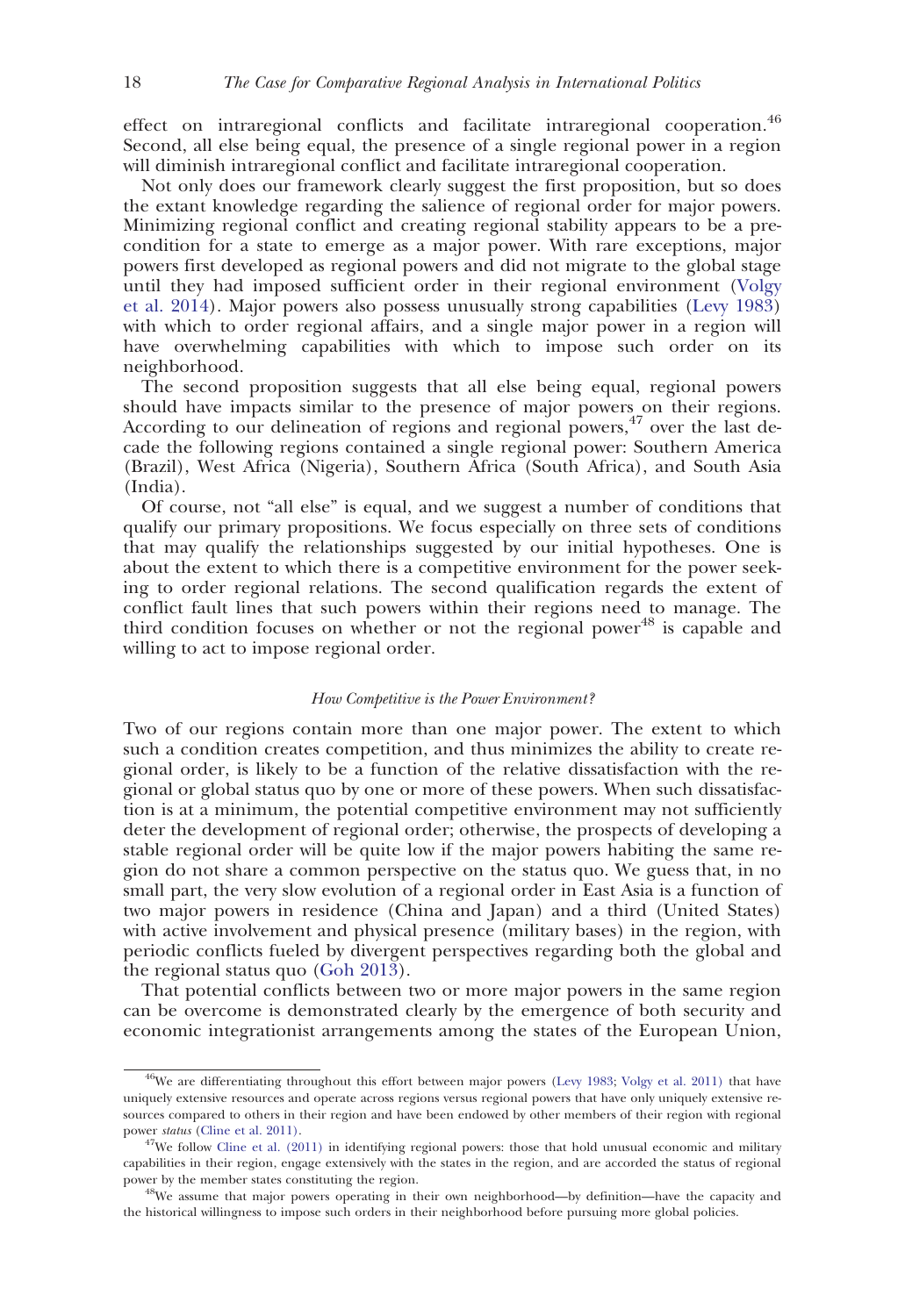housing two major powers (United Kingdom and France), a regional power (Germany), with a third major power (United States) constituting an ongoing presence since World War II. Of course, much of that major power collusion took place in the aftermath of a global war, a huge security threat to the region from yet another major power (Soviet Union), and substantial underwriting by the United States. Once the region expanded (Appendix 4) to cover all of Europe, the region now contained two subregional orders, and conflicts over the status quo as first the Soviet Union and then Russia sought to prevent the expansion of western European regional order to the entire region. In fact, the "troubles" over Ukraine are a testament to the fragility of a region in which major powers have substantial conflicts over acceptable regional orders.

Ongoing rivalries can represent long-term competition in power relationships between major powers, but in the regional context, such competition is just as likely to occur between a regional power and a challenger to regional leadership. We assume that the intensity of such regional rivalries will substantially curb the ability of a regional power to create order in the region as in the case of the Pakistani-Indian rivalry in South Asia.

A third type of power competition may stem from the ongoing intrusion of major powers in a region inhabited by a regional power. While such involvement could be reflective of a major power seeking to supplement a regional power's resources to establish order, it is just as likely that it will be a manifestation of different policy preferences and interests in the region, retarding the development of regional order.

#### How Extensive Are the Fault Lines to be Managed?

As noted earlier, the difficulty of managing regional order depends on a variety of phenomena that scholars have researched extensively at the monadic and dyadic levels of analysis. Four of these fault lines appear to be especially problematic for regional order. We anticipate that managing regions with substantial regime dissimilarity will be more difficult than in regions composed primarily by democratic or autocratic polities ([McCallister 2016](#page-27-0)). The task of creating regional order should also vary with the *extent of territorial disputes* in the region; regions' rife with territorial disputes may provide enormous challenges to a regional power, and perhaps a major power as well ([Gibler 2007](#page-26-0)). We anticipate that the persistence of broad ethnic conflicts within and across states in the region and the potential spillover of ethnic conflicts and competition across state boundaries [\(Rasler and](#page-28-0) [Thompson 2014](#page-28-0)), is likely to create substantial challenges to powers seeking to create stable regional order. Finally, we suggest that the persistence of substantial economic inequalities between states within a region, relatively unexplored in the literature but growing in significance ([Østby 2013](#page-27-0)), may become a substantial fault line as well for managing regional orders. While the list of fault lines is undoubtedly greater than these four, we project from the extant literature that these may serve as the strongest obstacles for the development of regional order.

#### When Are Regional Powers Capable and Willing to Create Regional Order?

This condition has been relatively unexplored in the quantitative literature and especially as it pertains to regional powers. Our reading of the regions literature (e.g., [Prys 2010](#page-28-0); [Fawcett and Gandois 2010](#page-26-0)) suggests three conditions that are likely to be pivotal. First, regional powers will require *substantial capabilities* with which to effectuate regional order. How much capability is needed may depend on the size of the region and the number of fault lines it contains. Thus, we assume that the task of regional order construction requires different capabilities in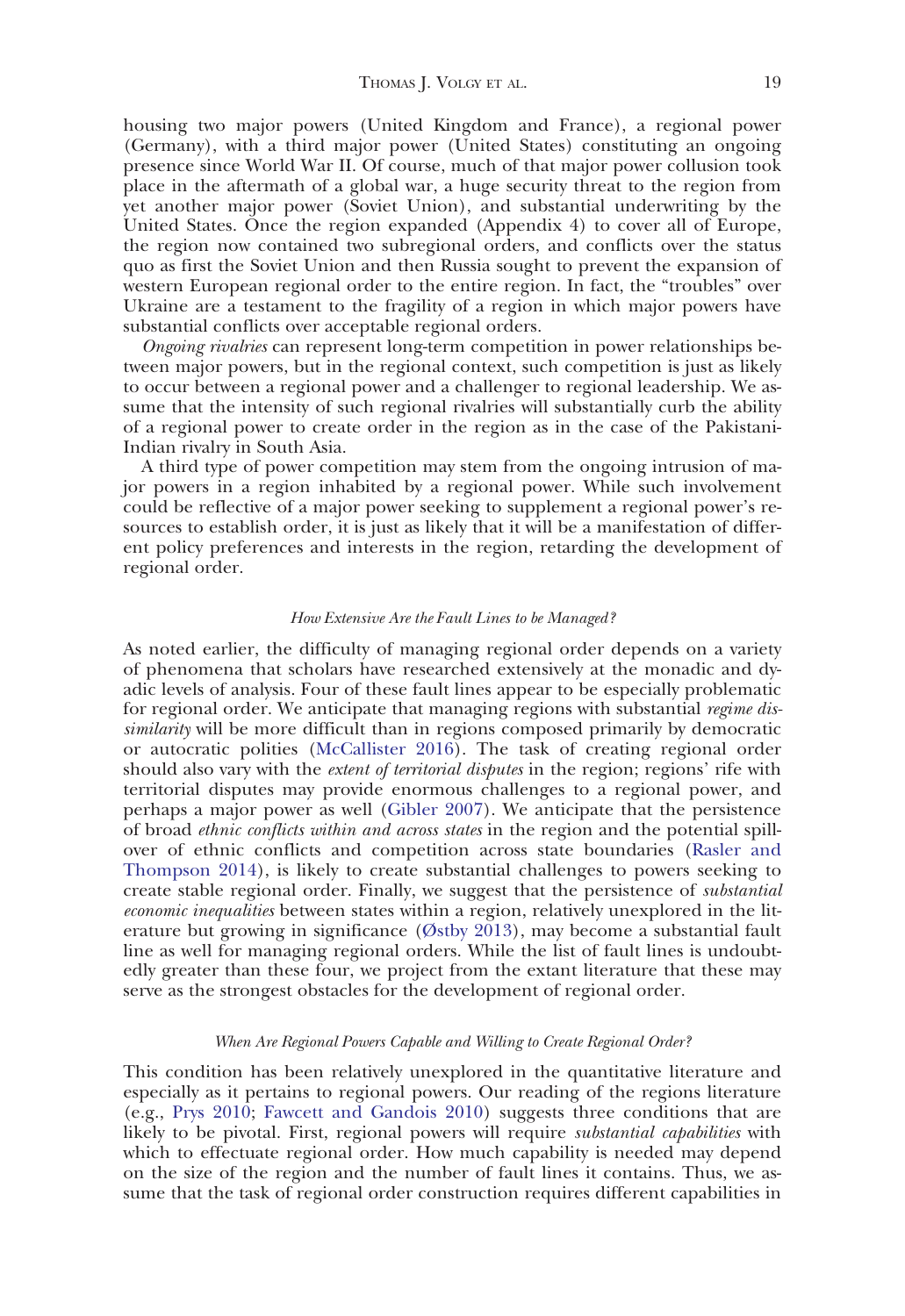West Africa (Nigeria), Southern Africa (South Africa), Southern America (Brazil), or South Asia (India).

Second, regional powers will vary in terms of their *domestic political competence* to translate their capabilities into developing and implementing effective strategies for creating order. Some regional powers have substantial political/bureaucratic efficiency with which to extract societal resources and apply them to foreign policy pursuits, while others have less. We can make similar arguments about the degree to which these states can create innovative and effective strategies for enhancing regional order and the extent to which they can counter domestic political pressures seeking to minimize the expenditure of resources to regional order building.

The first two conditions concern primarily the *capability* for regional order creation. The third is about *willingness*; we doubt that regional powers automatically seek regional order creation. It is more likely that there are various triggers that stimulate the willingness to do so [\(Prys 2010;](#page-28-0) [Fawcett and Gandois 2010\)](#page-26-0). One possible trigger is the pursuit of major power status by a regional power. Others include potential security threats from outside of the region along with a variety of domestic political motivations. Scholars would need to specify these in a comparative assessment of regions.

# Conclusion

Given the successful inclusion of regional variables as fixed effects in extant quantitative scholarship, but without substantial theorizing about regional composition and their substantive importance to international relations, we provide here an initial attempt at laying a foundation for future comparative regional analysis and some applicable research questions. The conditions we list and the theoretical bets we offer regarding global and regional powers, we believe, constitute critical additional steps in the development of comparative regional analysis. We hope to pursue further analysis along these lines.

However, the key to a more systematic, comparative analysis of regions and their applicability to conflict and cooperation processes will require at least five additional steps. The first is the need to revisit the conceptualization and measurement of regional powers, a task that appears to be at least as complex as the conceptualization and measurement of regions.<sup>49</sup> Second is the delineation of specifications under which major powers and regional powers are able and willing to demark conditions for the operation of interstate politics in their region. The third task is to specify clearly the types of regional fault lines and global conditions that would comprise the most powerful effects conditioning major power and regional power attempts at imposing order and stability in a region.

Fourth, scholars need to search explicitly for systematic evidence regarding the causal mechanisms at play that may link regional powers with the reduction of conflict within their regions. A quick look at the data on regions and regional powers suggests that there are likely a range of mechanisms that may be at work. Some appear to be quite simple; overwhelming capabilities may create a deterrence effect for other regional members, making them more pacific in their relationships with each other. At the other end of the spectrum are complex, substantial efforts by powers to create architecture to maximize regional order and stability. Parsing out these different causal mechanisms that link regional/major power presence to reduced conflict and increased regional cooperation will not be an easy task.

<sup>&</sup>lt;sup>49</sup>For the difficulties involved with delineating regional powers and the literature that has attempted to do so, see [Nolte \(2010\)](#page-27-0) and [Neumann \(1992\).](#page-27-0)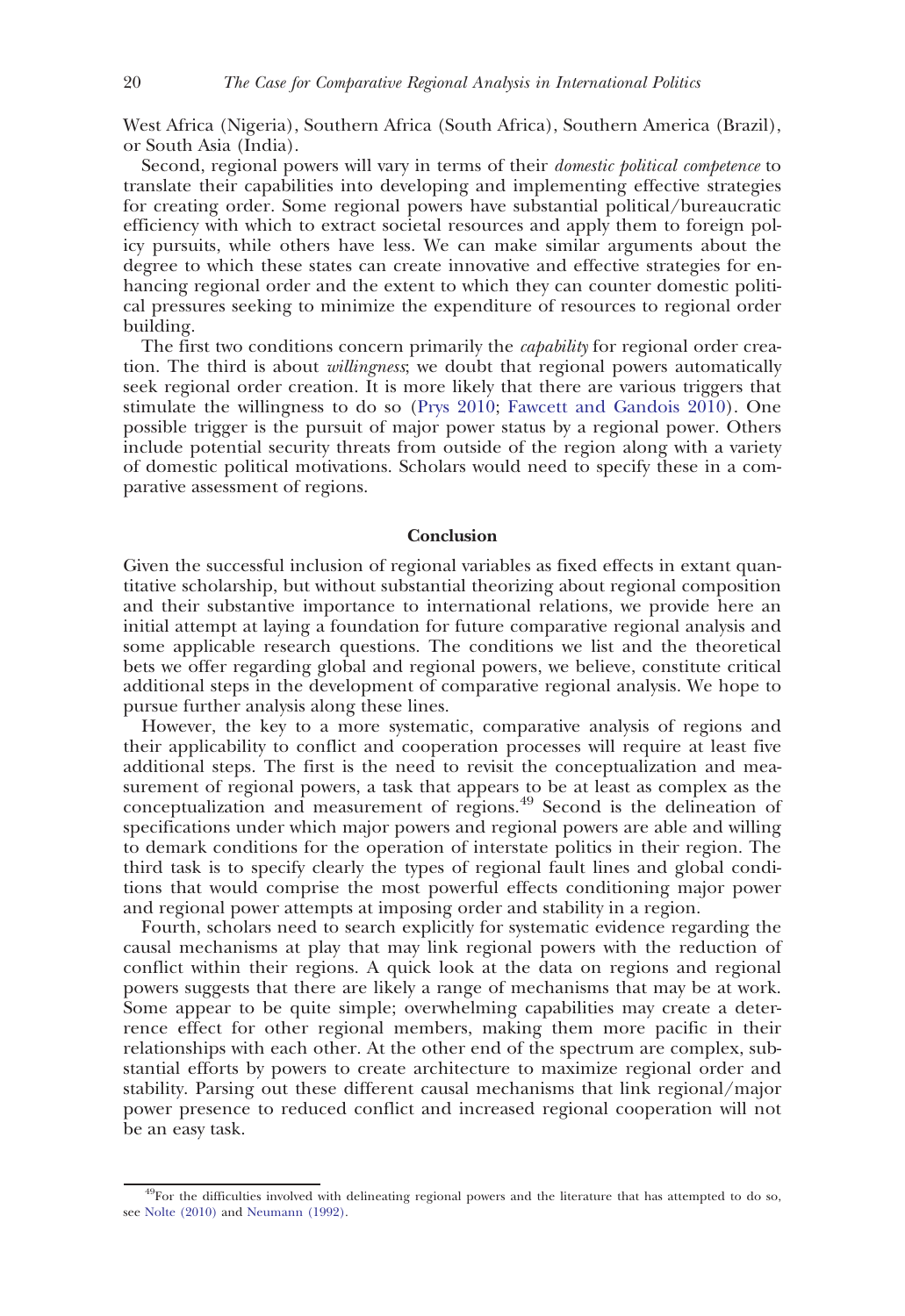The final challenge is a research design/methodological one. We suspect that one of the reasons why quantitative researchers have shied away from the region as the appropriate unit of analysis is due to the small-N problem. As an illustration, our approach to regional delineation (requiring extensive information about interstate interactions) limits our analysis to observations that span the decades between 1950 and 2010, yielding approximately an N of 50–60 regional unit observations. This small sample creates challenges when utilizing advanced statistical models; we can control for perhaps one or two variables using chi square tests<sup>50</sup> or analysis of variance, but we cannot generate an analysis involving simultaneously more variables. One alternative is to create hierarchical models, integrating dyadic units of analysis with region-level units, although the range of variables at the region level that can successfully fit within this model is also difficult to increase beyond one or two [\(McCallister 2016\)](#page-27-0). A second alternative is to create a new unit of analysis, which we tentatively call the region country MIDs involvement per year, referring to the percentage of states in their regions engaged in MIDs annually across a decade of regional delineation. A preliminary analysis utilizing this approach yields a substantially higher N than the region unit of analysis, and the results appear to conform to our predictions for both fault lines and regional hierarchies, $5^{\text{t}}$  but this unit of analysis is neither as elegant nor as theoretically satisfying as the treatment of regions at their own unit of analysis. How these problems can be addressed both to maintain the validity of the theoretical argument and as a target of alternative specifications (robustness tests) remains to be seen.

These five challenges constitute formidable obstacles for theoretical development and empirical analysis. Yet, we suspect the effort is worthwhile if scholarship can move forward systematically toward a comparative analysis of regional effects in international politics.

<sup>50</sup>For instance, doing so using two by three tables for region hierarchy type (no hierarchy, regional hierarchy, major power hierarchy) and the mean level of MIDs for each type consistent with our hypotheses, we find significance levels at 0.005, but we are unable to approximate the substantive effects of these differences.

<sup>&</sup>lt;sup>51</sup>A preliminary regression using the combination of fault lines and the existence of hierarchies accounts for approximately 50 percent of the variation in the dependent variable of MIDs involvement by a region's states.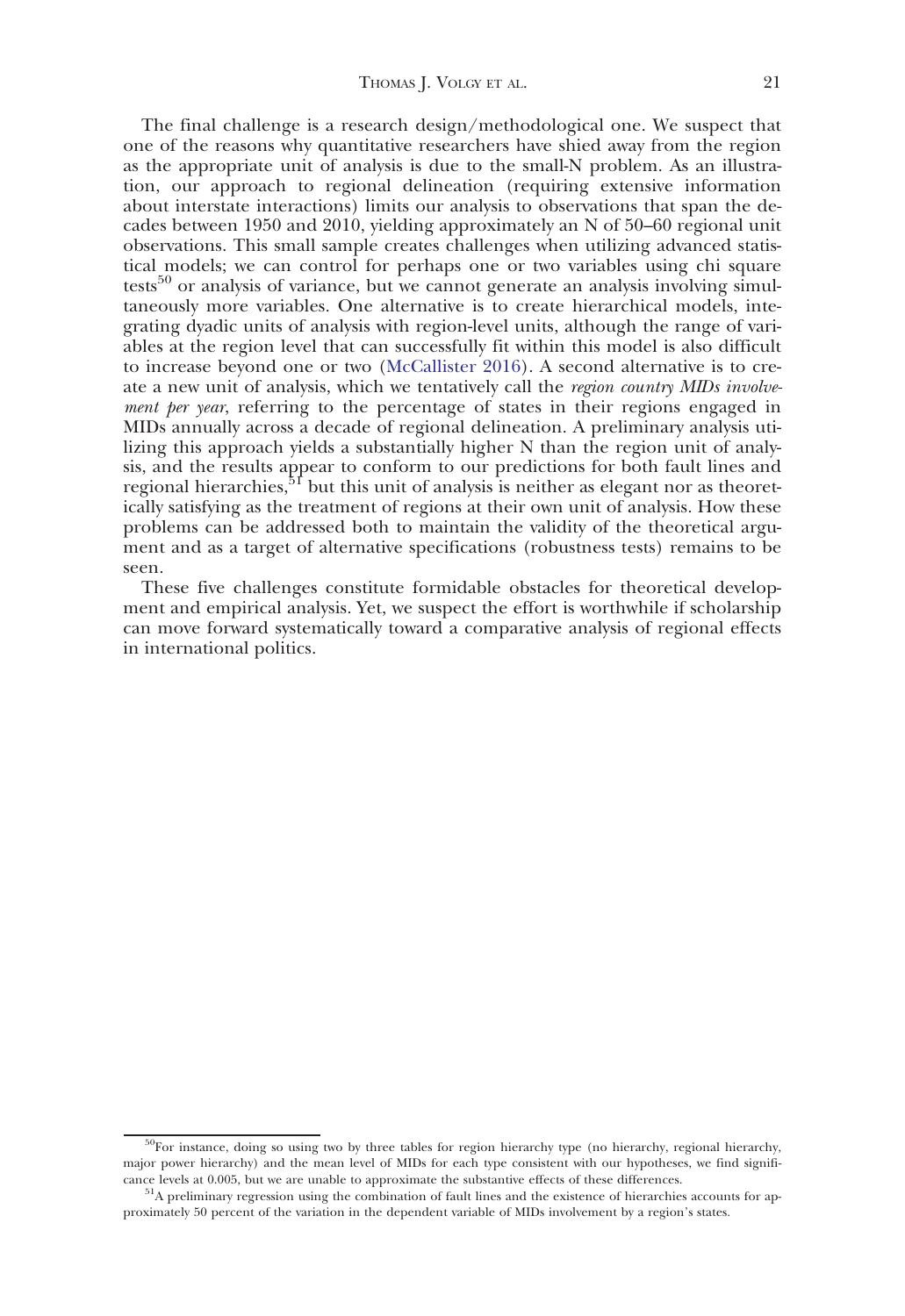22 The Case for Comparative Regional Analysis in International Politics

| "The Powerful West"                                  | Asia (Former Soviet Union)                     |  |  |
|------------------------------------------------------|------------------------------------------------|--|--|
| "West"                                               | Asia (Other Non-Tiger)                         |  |  |
| Africa                                               | Asia (Pacific)                                 |  |  |
| Africa (Central and East)                            | Asia (South and Central)                       |  |  |
| Africa (North)                                       | Asia (South)                                   |  |  |
| Africa (South)                                       | Asia (Southeast)                               |  |  |
| Africa (Sub-Saharan)                                 | Asia (Southeast) and Pacific                   |  |  |
| Africa (West)                                        | Asia (West)                                    |  |  |
| Africa and Middle East                               | Asia (West) and Africa (North)                 |  |  |
| Americas                                             | Asia and the Pacific                           |  |  |
| Americas (Central and South)                         | Australia, Canada, and Europe                  |  |  |
| Americas (Central, South, and Caribbean)             | Commonwealth of Independent States (CIS)       |  |  |
| Americas (Central)                                   | Eurcasia                                       |  |  |
| Americas (Latin and South)                           | Europe                                         |  |  |
| Americas (Latin and Caribbean)                       | Europe (Central)                               |  |  |
| Americas (Latin)                                     | Europe (Central and East)                      |  |  |
| Americas (North and South)                           | Europe (East)                                  |  |  |
| Americas (North)                                     | Europe (East) and Post-Soviet Union            |  |  |
| Americas (North) and Europe (West)                   | Europe (East) and Soviet Union                 |  |  |
| Americas (North), Europe (West), and Japan           | Europe (Post-Communist)                        |  |  |
| Americas (North), Europe (West), and Oceania         | Europe (West)                                  |  |  |
| Americas (South)                                     | Europe (West) and the British Settler Colonies |  |  |
| Americas (Caribbean)                                 | <b>Former Communist</b>                        |  |  |
| Asia                                                 | Former Soviet Union                            |  |  |
| Asia ("Tiger")                                       | Islands                                        |  |  |
| Asia (Central) and Eurasia                           | Middle East                                    |  |  |
| Asia (Central) and Europe                            | Middle East and Middle East (North Africa)     |  |  |
| Asia (Central) and Europe (East)                     | Oceania                                        |  |  |
| Asia (Central) and Soviet Bloc                       | Pacific                                        |  |  |
| Asia (Central), Europe (East), and Post-Soviet Union | <b>Post-Communist States</b>                   |  |  |
| Asia (East and South)                                | Unclear                                        |  |  |
| Asia (East and South) and Oceania                    | <b>Western Democracies</b>                     |  |  |
| Asia (East and Southeast)                            | Western Democracies and Japan                  |  |  |
| Asia (East)                                          | Western Hemisphere                             |  |  |
| Asia (East) and Pacific                              | Yugoslavian Countries                          |  |  |
|                                                      |                                                |  |  |

# Appendix 1. List of regional categories used in quantitative studies of conflict and cooperation

Each entry is recorded in its corresponding article as a single region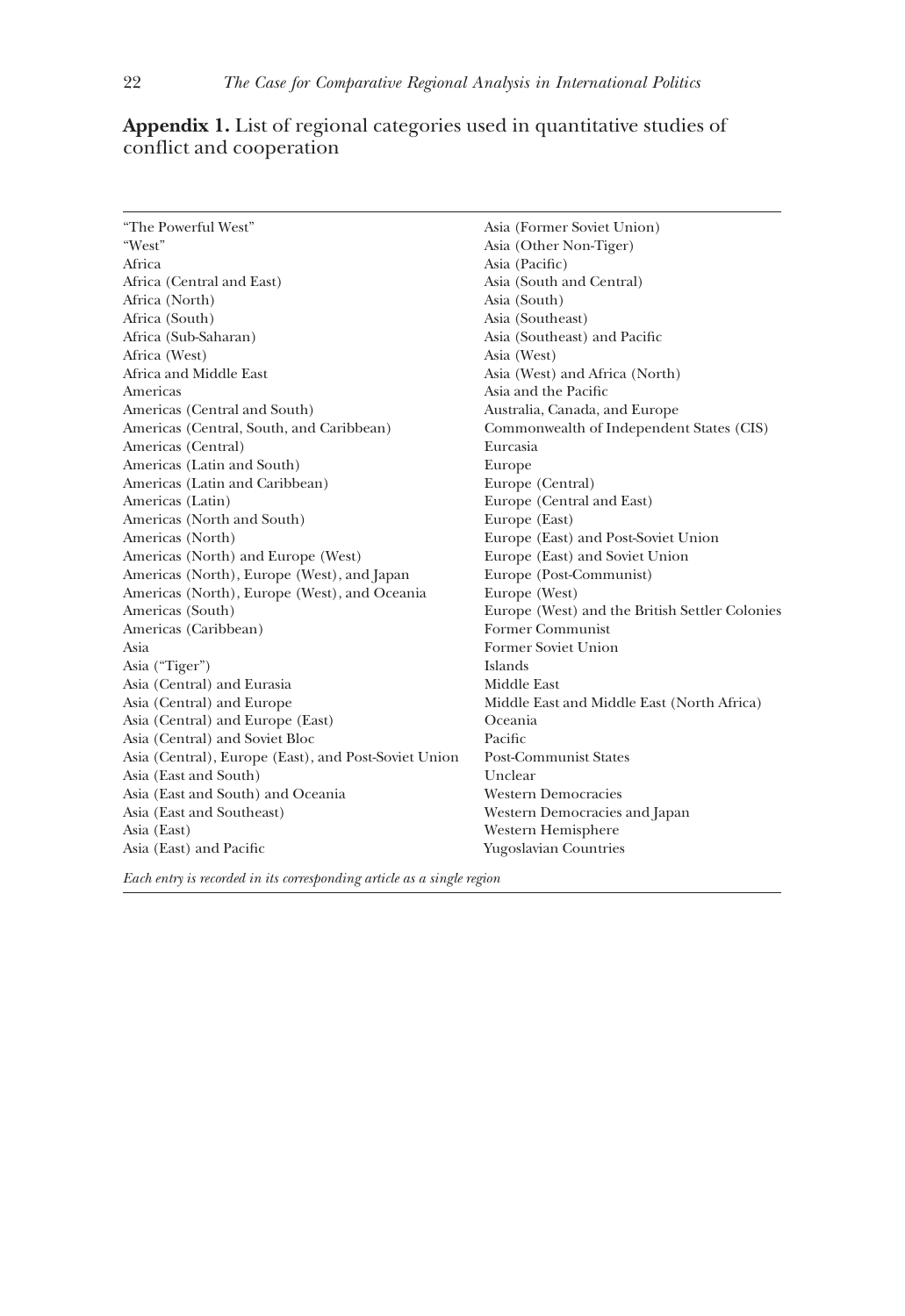Appendix 2. Literature focused on region as the level or primary unit of analysis in studies of international politics, 2005–2015

- Donno, Daniela. 2010. "Who is Punished? Regional Intergovernmental Organizations and the Enforcement of Democratic Norms." International Organization 64 (4): 593–625.
- Frazier, Derrick, and Robert Stewart-Ingersoll. 2010. "Regional Powers and Security: Understanding Order within Regional Security Complexes." European Journal of International Relations 26 (4): 731-53.
- Gibler, Douglas M., and Alex Braithwaite. 2012. "Dangerous Neighbours, Regional Territorial Conflict and the Democratic Peace." British Journal of Political Science 43 (4): 877–87.
- Gleditsch, Kristian S., and Michael D. Ward. 2006. "Diffusion and the International Context of Democratization." International Organization 60 (4): 911–33.
- Goldsmith, Benjamin E. 2006. "A Universal Proposition? Region, Conflict, War and the Robustness of the Kantian Peace." European Journal of International Relations 12 (4): 533–63.

Grugel, Jean, Pia Riggirozzi, and Ben Thirkell-White. 2008. "Beyond the Washington Consensus? Asia and Latin America in Search of More Autonomous Development." International Affairs 84 (3): 499-17.

- Hafner-Burton, Emilie M., and James Ron.2013. "The Latin Bias: Regions, the Anglo-American Media, and Human Rights." International Studies Quarterly 57 (3):474–91.
- Haftel, Yoram Z. 2007. "Designing for Peace: Regional Integration Arrangements, Institutional Variation, and Militarized Interstate Disputes." International Organization 61 (1): 217–37.
- Hawkins, Daren. 2008. "Protecting Democracy in Europe and the Americas." International Organization 62 (3): 373–403.
- Henderson, Errol A. 2009. "Disturbing the Peace: African Warfare, Political Inversion and the Universality of the Democratic Peace Thesis." British Journal of Political Science 39 (1): 25–58.
- Hurrell, Andrew. 2007. "One World? Many Worlds? The Place of Regions in the Study of International Society." International Affairs 83 (1): 127-16.
- Kang, David C. 2014. "Why Was There No Religious War in Premodern East Asia?" European Journal of International Relations 20 (4): 965–86.
- Kelly, Robert E. 2011. "A 'Confucian Long Peace' in Pre-Western East Asia?" European Journal of International Relations 18 (3): 407–30.
- Lebovic, James H., and William R. Thompson. 2006. "An Illusionary or Elusive Relationship? The Arab-Israeli Conflict and Repression in the Middle East." Journal of Politics 68 (3): 502–18.
- Ripsman, Norrin M. 2005. "Two Stages of Transition from a Region of War to a Region of Peace: Realist Transition and Liberal Endurance." International Studies Quarterly 49 (4): 669-93.
- Solingen, Etel. 2007. "Pax Asiatica Versus Bella Levantina: The Foundations of War and Peace in East Asia and the Middle East." American Political Science Review 101 (4): 757–79.
- Solingen, Etel. 2008. "The Genesis, Design and Effects of Regional Institutions: The Lessons from East Asia and the Middle East." International Studies Quarterly 52 (2): 261–94.
- Solingen, Etel. 2012. "Of Dominoes and Firewalls: The Domestic, Regional\and Global Politics of Diffusion." International Studies Quarterly 56 (4): 631–44.
- Thies, Cameron G. 2010. "Explaining Zones of Negative Peace in Interstate Relations: The Construction of a West African Lockean Culture of Anarchy." European Journal of International Relations 16 (3): 391–415.

Acharya, Amitav. 2007. "The Emerging Regional Architecture of World Politics." World Politics 59 (4): 629–52.

Acharya, Amitav. 2014. "Global International Relations and Regional Worlds." International Studies Quarterly 58 (4): 647–59.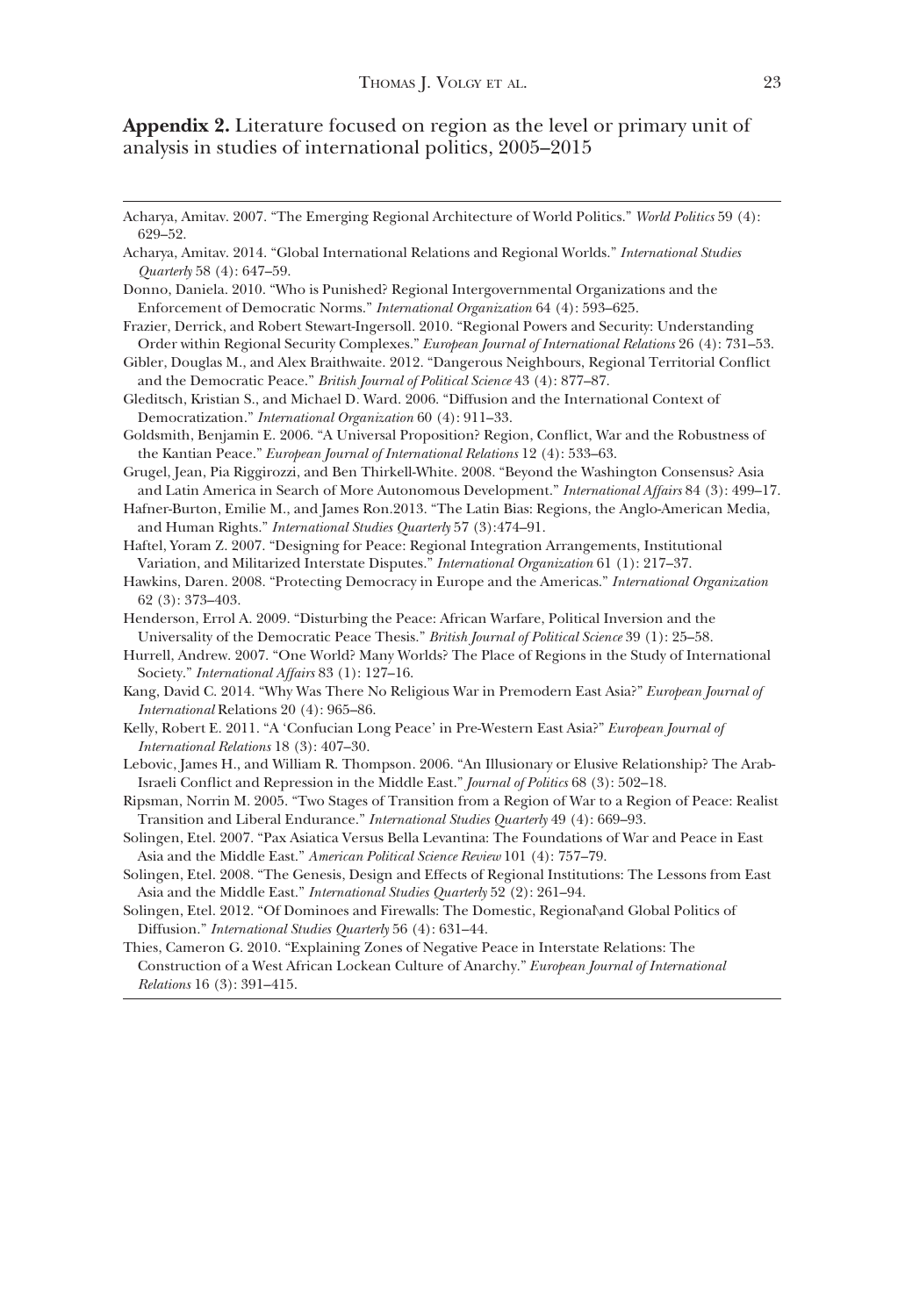| Region                 | Core States          | Periphery<br><b>States</b> | Region         | Core States                   | Periphery<br><b>States</b> |
|------------------------|----------------------|----------------------------|----------------|-------------------------------|----------------------------|
| Northern               | Canada               |                            | Horn of        | Eritrea                       |                            |
| <b>America</b> Cuba    |                      |                            | Africa         | Ethiopia                      |                            |
|                        | Mexico               |                            |                | Somalia                       |                            |
|                        | <b>United States</b> |                            | <b>Maghreb</b> | Algeria                       |                            |
| Southern               | Argentina            | Paraguay                   |                | Morocco                       |                            |
| America Bolivia        |                      |                            |                | Tunisia                       |                            |
|                        | Brazil               |                            | East Asia      | Cambodia                      | Australia                  |
|                        | Chile                |                            |                | China                         | Brunei                     |
|                        | Colombia             |                            |                | Indonesia                     | East Timor                 |
|                        | Ecuador              |                            |                | Japan                         | Fiji                       |
|                        | Peru                 |                            |                | Korea (North)                 | Kiribati                   |
|                        | Uruguay              |                            |                | Korea (South)                 | Marshall Islands           |
|                        | Venezuela            |                            |                |                               |                            |
| Middle East Azerbaijan |                      |                            |                | Laos                          | Micronesia                 |
|                        | Bahrain              |                            |                | Malaysia                      | Nauru                      |
|                        | Egypt                |                            |                | Myanmar                       | New Zealand                |
|                        | Iran                 |                            |                | Nepal                         | Palau                      |
|                        | Iraq                 |                            |                |                               | Papua New Guinea           |
|                        |                      |                            |                | Philippines<br>Singapore      | Samoa                      |
|                        | Jordan<br>Kuwait     |                            |                | Taiwan                        | Solomon Islands            |
|                        | Lebanon              |                            |                | Thailand                      |                            |
|                        |                      |                            |                | Vietnam                       | Tonga<br>Tuvalu            |
|                        | Qatar                |                            |                |                               |                            |
|                        | Saudi Arabia         |                            |                |                               | Vanuatu                    |
|                        | Syria                |                            |                | <b>South Asia</b> Afghanistan | Maldives                   |
|                        | United Arab          |                            |                | Bangladesh                    |                            |
|                        | Emirates             |                            |                | India                         |                            |
| <b>Europe</b>          | Albania              | Andorra                    |                | India                         |                            |
|                        | Austria              | Iceland                    |                | Pakistan                      |                            |
|                        | Belarus              | Kosovo                     |                | Tajikistan                    |                            |
|                        | Belgium              | Liechtenstein              |                | Sri Lanka                     |                            |
|                        | Bosnia               | Moldova                    | <b>Border</b>  | Antigua and Barbuda           |                            |
|                        | Bulgaria             | Montenegro                 | <b>States</b>  | Armenia                       |                            |
|                        | Croatia              | San Marino                 |                | Bahamas                       |                            |
|                        | Cyprus               |                            |                | <b>Barbados</b>               |                            |
|                        | Czech Republic       |                            |                | Belize                        |                            |
|                        | Denmark              |                            |                | Benin                         |                            |
|                        | Estonia              |                            |                | Bhutan                        |                            |
|                        | Finland              |                            |                | <b>Burkina Faso</b>           |                            |
|                        | France               |                            |                | Cameroon                      |                            |
|                        | Georgia              |                            |                | Cape Verde                    |                            |
|                        | Germany              |                            |                | Central African Republic      |                            |
|                        | Greece               |                            |                | Chad                          |                            |
|                        | Hungary              |                            |                | Comoros                       |                            |
|                        | Ireland              |                            |                | Costa Rica                    |                            |
|                        | Israel               |                            |                | Djibouti                      |                            |
|                        | Italy                |                            |                | Dominica                      |                            |
|                        | Latvia               |                            |                | Dominican Republic            |                            |
|                        | Lithuania            |                            |                | El Salvador                   |                            |
|                        | Luxembourg           |                            |                | <b>Equatorial Guinea</b>      |                            |

Appendix 3. States  $(N = 139)$  and regions  $(N = 11)$ , and border states  $(N = 55)$ , 2001—2010

(continued)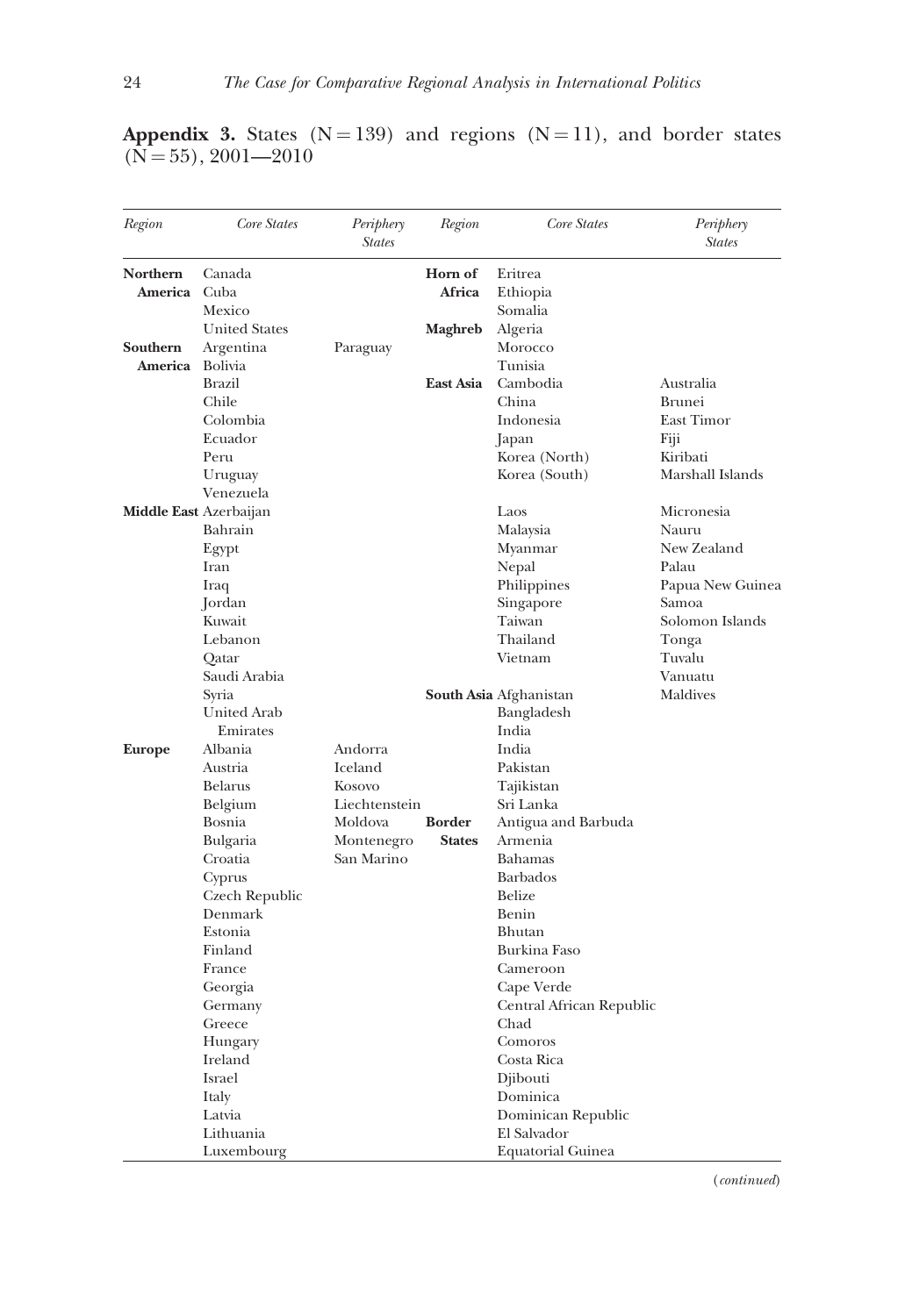| Region            | Core States        | Periphery<br><b>States</b> | Region | Core States         | Periphery<br><b>States</b> |
|-------------------|--------------------|----------------------------|--------|---------------------|----------------------------|
|                   | Macedonia          |                            |        | Gabon               |                            |
|                   | Netherlands        |                            |        | Gambia              |                            |
|                   | Norway             |                            |        | Grenada             |                            |
|                   | Poland             |                            |        | Guatemala           |                            |
|                   | Portugal           |                            |        | Guinea-Bissau       |                            |
|                   | Romania            |                            |        | Guyana              |                            |
|                   | Russia             |                            |        | Haiti               |                            |
|                   | Serbia             |                            |        | Honduras            |                            |
|                   | Slovakia           |                            |        | Jamaica             |                            |
|                   | Slovenia           |                            |        | Kazakhstan          |                            |
|                   | Spain              |                            |        | Kyrgyzstan          |                            |
|                   | Sweden             |                            |        | Libya               |                            |
|                   | Switzerland        |                            |        | Madagascar          |                            |
|                   | Turkey             |                            |        | Malawi              |                            |
|                   | Ukraine            |                            |        | Mali                |                            |
|                   | United Kingdom     |                            |        | Malta               |                            |
| West Africa Ghana |                    |                            |        | Mauritania          |                            |
|                   | Guinea             |                            |        | Mauritius           |                            |
|                   | <b>Ivory Coast</b> |                            |        | Monaco              |                            |
|                   | Liberia            |                            |        | Mongolia            |                            |
|                   | Nigeria            |                            |        | Nicaragua           |                            |
|                   | Sierra Leone       |                            |        | Niger               |                            |
| Southern          | Angola             | Lesotho                    |        | Oman                |                            |
| Africa            | <b>Botswana</b>    | Swaziland                  |        | Panama              |                            |
|                   | Mozambique         |                            |        | Sao Tome y          |                            |
|                   | Namibia            |                            |        | Principe            |                            |
|                   | South Africa       |                            |        | Senegal             |                            |
|                   | Zambia             |                            |        | Seychelles          |                            |
|                   | Zimbabwe           |                            |        | St. Kitts and Nevis |                            |
| <b>Central</b>    | Burundi            |                            |        | St. Lucia           |                            |
| Africa            | Congo (Dem. Rep.)  |                            |        | St. Vincent and     |                            |
|                   | Congo (Rep.)       |                            |        | Grenadines          |                            |
|                   | Kenya              |                            |        | Suriname            |                            |
|                   | Rwanda             |                            |        | Togo                |                            |
|                   | Sudan              |                            |        | Trinidad and Tobago |                            |
|                   | Tanzania           |                            |        | Turkmenistan        |                            |
|                   | Uganda             |                            |        | Uzbekistan          |                            |
|                   |                    |                            |        | Yemen               |                            |

Appendix 3. Continued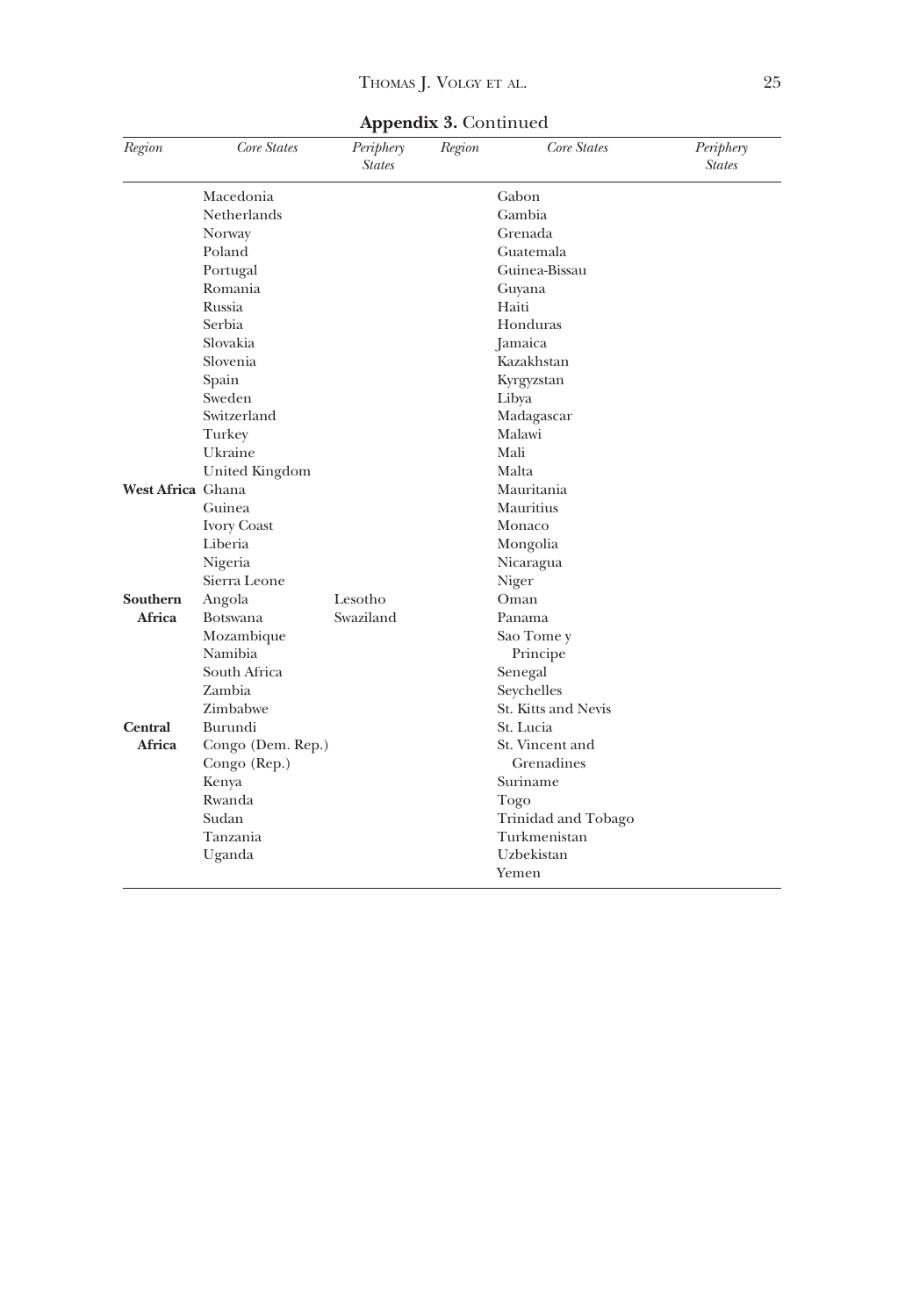<span id="page-25-0"></span>

# Appendix 4. Changes in European regions, shown by decades, 1950—1980.

# References

- ACHARYA, AMITAV. 2007. "The Emerging Regional Architecture of World Politics." World Politics 59 (4): 629–52.
	- 2014. "Global International Relations and Regional Worlds." International Studies Quarterly 58 (4): 647–59.
- AHRAM, ARIEL. 2011. "The Theory and Method of Comparative Area Studies." Qualitative Research 11  $(1): 69-90.$
- AMBROSIO, THOMAS. 2014. "Democratic States and Authoritarian Firewalls: America as a Black Knight in the Uprising in Bahrain." Contemporary Politics 20 (3): 331–46.
- AZAR, EDWARD E. 1980. "The Conflict and Peace Data Bank (COPDAB) Project." Journal of Conflict Resolution 24 (1): 143–52.
- BEARCE, DAVID H., AND DANIEL C. TIRONE. 2010. "Foreign Aid Effectiveness and the Strategic Goals of Donor Governments." The Journal of Politics 72 (3): 837–51.
- BECK, NATHANIEL, KRISTIAN SKREDE GLEDITSCH, AND KYLE BEARDSLEY. 2006. "Space is More Than Geography: Spatial Econometrics in the Study of Political Economy."International Studies Quarterly 50 (1): 27–44.
- BERNAUER, THOMAS, ANNA KALBHENN, VALLY KOUBI, AND GABRIELE SPILKER. 2010. "A Comparison of International and Domestic Sources of Global Governance Dynamics." British Journal of Political Science 40 (3): 509-38.
- BOND, DOUG, JOE BOND, CHURL OH, J. CRAIG JENKINS, AND CHARLES LEWIS TAYLOR. 2003. "Integrated Data for Events Analysis (IDEA): An Event Typology for Automated Events Data Development." Journal of Peace Research 40 (6): 733–45.
- BORGATTI, STEPHEN P., MARTIN G. EVERETT, AND LINTON C. FREEMAN. 2002. Ucinet for Windows: Software for Social Network Analysis. Harvard, MA: Analytic Technologies.
- BRINKS, DANIEL, AND MICHAEL COPPEDGE. 2006. "Diffusion is No Illusion: Neighbor Emulation in the Third Wave of Democracy." Comparative Political Studies 39 (4): 463–89.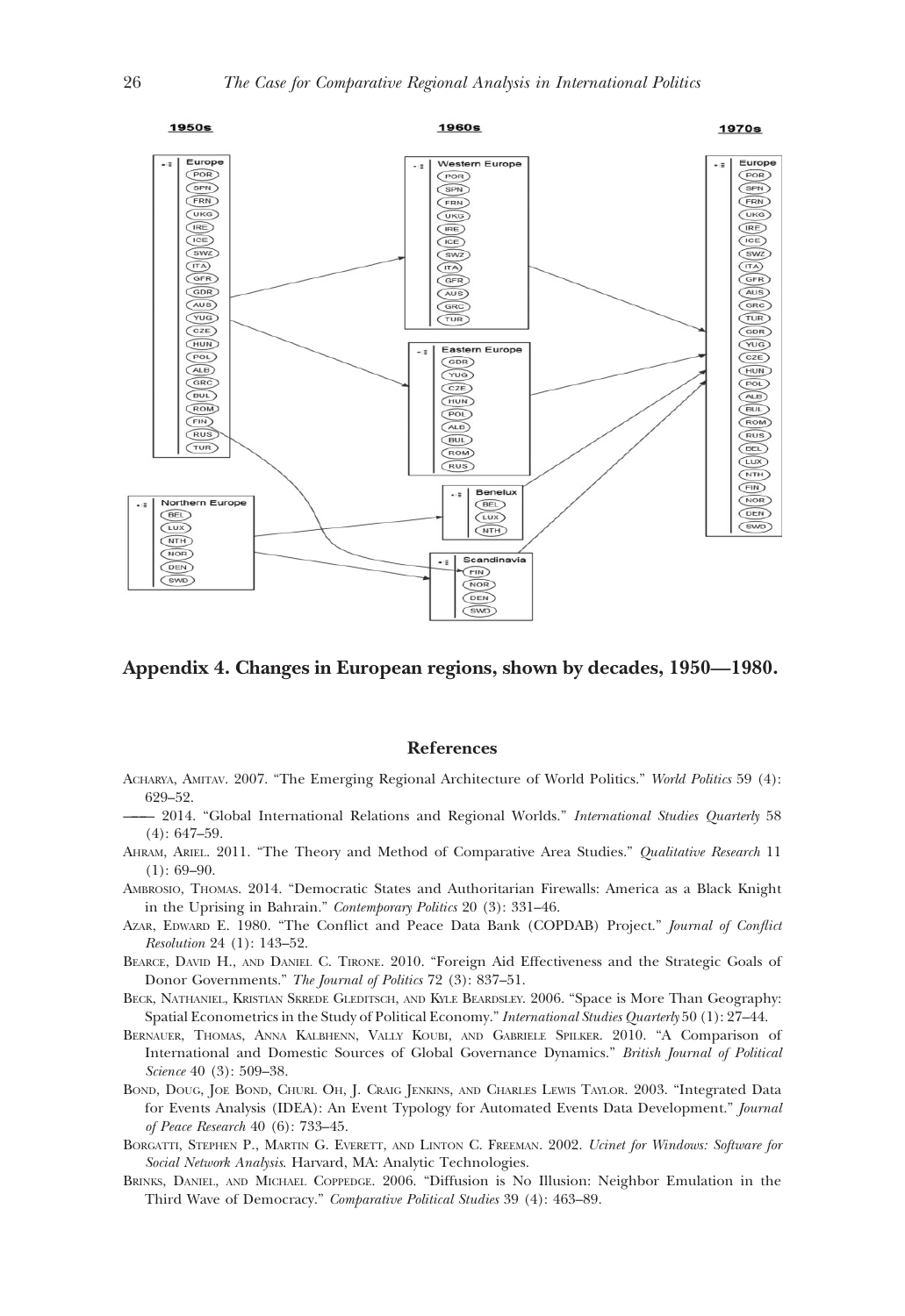<span id="page-26-0"></span>BUENO DE MESQUITA, BRUCE. 1981. The War Trap. New Haven, CT: Yale University Press.

- BUHAUG, HALVARD, AND KRISTIAN SKREDE GLEDITSCH. 2008. "Contagion or Confusion? Why Conflicts Cluster in Space." International Studies Quarterly 52 (2): 215–33.
- BUZAN, BARRY. 1998. "The Asia Pacific: What Sort of Region in What Sort of World?" In Asia-Pacific in the New World Order, edited by Christopher Brook and Anthony McGrew, 67–87. London and New York: Routledge.
- BUZAN, BARRY, AND OLE WAEVER. 2003. Regions and Powers: The Structure of International Security. Cambridge: Cambridge University Press.
- CHOI, SEUNG-WHAN, AND IDEAN SALEHYAN. 2013. "No Good Deed Goes Unpunished: Refugees, Humanitarian Aid, and Terrorism." Conflict Management and Peace Science 30 (1): 53-75.
- CLINE, KIRSSA, PATRICK RHAMEY, ALEXIS HENSHAW, ALESIA SEDZIAKA, AAKRITI TANDON, AND THOMAS J. VOLGY. 2011. "Identifying Regional Powers and Their Status." In Major Powers and The Quest for Status in International Politics, edited by Thomas J. Volgy, Renato Corbetta, Keith A. Grant, and Ryan G. Baird, 133–57. New York: Palgrave MacMillan.
- COLARESI, MICHAEL, AND WILLIAM R. THOMPSON. 2002. "Strategic Rivalries, Protracted Conflict, and Crisis Escalation." Journal of Peace Research 39 (3): 263–87.
- DAFOE, ALLAN. 2011. "Statistical Critiques of the Democratic Peace: Caveat Emptor." American Journal of Political Science 55 (2): 247–62.
- DE LOMBAERDE, PHILLIPE, FREDRIK SÖDERBAUM, LUK VAN LANGENHOVE, AND FRANCIS BAERT. 2010. "The Problem of Comparison on Comparative Regionalism." Review of International Studies 36 (3): 731–53.
- DIEHL, PAUL F., AND GARY GOERTZ. 2001. War and Peace in International Rivalry. Ann Arbor: University of Michigan Press.
- ELKINS, ZACHARY, AND BETH SIMMONS. 2005. "On Waves, Clusters, and Diffusion: A Conceptual Framework." The Annals of the American Academy of Political and Social Science 598 (1): 33–51.
- EVERETT, MARTIN G., AND STEPHEN P. BORGATTI. 1998. "Analyzing Clique Overlap." Connections 21 (1): 49–61.
- FAWCETT, LOUISE. 2004. "Exploring Regional Domains: A Comparative History of Regionalism." International Affairs 80 (3): 429–46.
- FAWCETT, LOUISE, AND HELENE GANDOIS. 2010. "Regionalism in Africa and the Middle East: Implications for EU Studies." Journal of European Integration 32 (6): 617–36.
- FAWN, RICK. 2009. "'Regions' and their Study: Wherefrom, What for and Whereto?" Review of International Studies 35 (1): 5–34.
- FRANZESE, ROBERT J., AND JUDE C. HAYS. 2007. "Spatial Econometric Models of Cross-Sectional Interdependence in Political Science Panel and Time-Series-Cross-Section Data." Political Analysis 15 (2): 140–64.
- ——— 2008. "Interdependence in Comparative Politics: Substance, Theory, Empirics, Substance." Comparative Political Studies 41 (4–5): 742–80.
- GARTZKE, ERIK, QUAN LI, AND CHARLES BOEHMER. 2001. "Investing in the Peace: Economic Interdependence and International Conflict." International Organization 55 (2): 391–438.
- GIBLER, DOUGLAS M. 2007. "Bordering on Peace: Democracy, Territorial Issues, and Conflict." International Studies Quarterly 51 (3): 509–32.
- GIBLER, DOUGLAS M., AND ALEX BRAITHWAITE. 2013. "Dangerous Neighbours, Regional Territorial Conflict and the Democratic Peace." British Journal of Political Science 43 (4): 877–87.
- GLEDITSCH, KRISTIAN S. 2002. All International Politics is Local: The Diffusion of Conflict, Integration and Democratization. Ann Arbor: University of Michigan Press.
- 2007. "Transnational Dimensions of Civil War." Journal of Peace Research 44 (3): 293-309.
- GLEDITSCH, KRISTIAN S., AND MICHAEL D. WARD. 2006. "Diffusion and the International Context of Democratization." International Organization 60 (4): 911–33.
- GOH, EVELYN. 2008. "Great Powers and Hierarchical Order in Southeast Asia: Analyzing Regional Security Strategies." International Security 32 (3): 113–57.
- ——— 2013. The Struggle for Order: Hegemony, Hierarchy, and Transition in Post-Cold War East Asia. Oxford: Oxford University Press.
- GOLDSTEIN, JOSHUA S. 1992. "A Conflict-Cooperation Scale for WEIS Events Data." Journal of Conflict Resolution 36 (2): 369–85.
- GRUGEL, JEAN, PIA RIGGIROZZI, AND BEN THIRKELL-WHITE. 2008. "Beyond the Washington Consensus? Asia and Latin America in Search of More Autonomous Development." International Affairs 84 (3): 499–517.
- HADENIUS, AXEL, AND JAN TEORELL. "Assessing Alternative Indices of Democracy." Political Concepts: Committee on Concepts and Methods Working Paper No. 6, International Political Science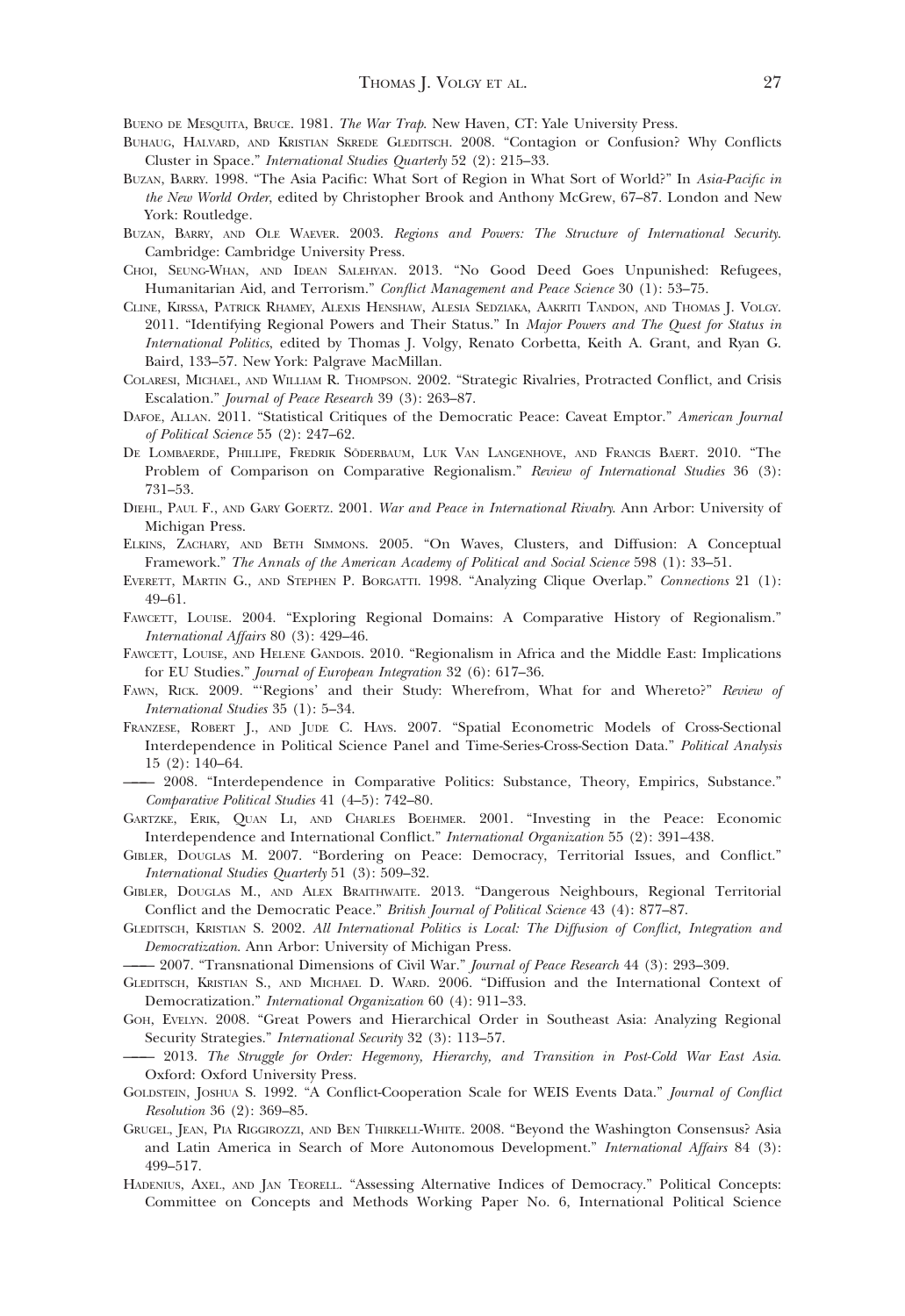<span id="page-27-0"></span>Association. 2005. Accessed January 13, 2016. [http://www.concepts-methods.org/WorkingPapers/](http://www.concepts-methods.org/WorkingPapers/Abstract/1045) [Abstract/1045.](http://www.concepts-methods.org/WorkingPapers/Abstract/1045)

- HAFNER-BURTON, EMILIE M., AND JAMES RON. 2013. "The Latin Bias: Regions, the Anglo-American Media, and Human Rights." International Studies Quarterly 57 (3): 474–91.
- HANNEMAN, ROBERT A., AND MARK RIDDLE. 2005. Introduction to Social Network Methods. Riverside: University of California, Riverside.
- HEGRE, HÅVARD AND NICHOLAS SAMBANIS. 2006. "Sensitivity Analysis of Empirical Results on Civil War Onset." Journal of Conflict Resolution 50 (4): 508–35.
- HENDERSON, ERROL A. 2009. "Disturbing the Peace: African Warfare, Political Inversion and the Universality of the Democratic Peace Thesis." British Journal of Political Science 39 (1): 25–58.
- HENSEL, PAUL R., AND PAUL F. DIEHL. 1994. "Testing Empirical Propositions about Shatterbelts, 1945– 76." Political Geography 13(1): 33–51.
- HESTON, ALAN, ROBERT SUMMERS, AND BETTINA ALLEN. 2012. "Penn World Table Version 7.1." Center for International Comparisons of Production, Income and Prices. Philadelphia: University of Pennsylvania Press.
- HETTNE, BJÖRN, AND FREDRIK SÖDERBAUM. 2000. "Theorising the Rise of Regionness." New Political Economy 5(3): 457–73.
- HURRELL, ANDREW. 2007. "One World? Many Worlds? The Place of Regions in the Study of International Society." International Affairs 83 (1): 127–46.
- HUTH, PAUL. 2009. Standing Your Ground: Territorial Disputes and International Conflict. Ann Arbor: University of Michigan Press.
- JORDANA, JACINT, DAVID LEVI-FAUR, AND XAVIER FERNANDEZ I MARÍN. 2011. "The Global Diffusion of Regulatory Agencies: Channels of Transfer and Stages of Diffusion." Comparative Political Studies 44 (10): 1343–69.
- "Journal Rankings on Political Science and International Relations." Scimago Journal & Country Rank, last modified 2016, accessed January 5, 2016, [http://www.scimagojr.com/journalrank.php?](http://www.scimagojr.com/journalrank.php?category=3320) [category](http://www.scimagojr.com/journalrank.php?category=3320)=[3320](http://www.scimagojr.com/journalrank.php?category=3320).
- KATZENSTEIN, PETER J. 2005. A World of Regions. Ithaca, NY: Cornell University Press.
- KUGLER, JACEK, AND DOUGLAS LEMKE. 1996. Parity and War: Evaluations and Extensions of the War Ledger. Ann Arbor: University of Michigan Press.
- LAKE, DAVID A. 2009. "Regional Hierarchy: Authority and Local International Order." Review of International Studies 35 (S1): 35–58.
- 2011. Hierarchy in International Relations. Ithaca, NY: Cornell University Press.
- LEMKE, DOUGLAS. 2002. Regions of War and Peace. Cambridge, UK: Cambridge University Press.
- LEMKE, DOUGLAS, AND WILLIAM REED. 2001. "The Relevance of Politically Relevant Dyads." Journal of Conflict Resolution 45 (1): 126–44.
- LEVY, JACK S. 1983. War in the Modern Great Power System. Lexington: University of Kentucky Press.
- LOHMANN, SUSANNE. 1994. "The Dynamics of Informational Cascades: The Monday Demonstrations in Leipzig, East Germany, 1989–91." World Politics 47 (1): 42–101.
- MACKINDER, H. J. 1904. "The Geographical Pivot of History." The Geographical Journal 23 (4): 421-37.
- MANSFIELD, EDWARD D., AND ETEL SOLINGEN. 2010. "Regionalism." Annual Review of Political Science 13 (2010): 145–63.
- MCCALLISTER, GERALD L. 2016. "Beyond Dyads: Regional Democratic Strength's Influence on Dyadic Conflict." International Interactions 42 (2): 295–321.
- MODELSKI, GEORGE, AND WILLIAM R. THOMPSON. 1996. Leading Sectors and World Powers: The Coevolution of Global Politics and Economics. Columbia: University of South Carolina Press.
- MOST, BENJAMIN, AND HARVEY STARR. 1989. Inquiry, Logic, and International Politics. Columbia: University of South Carolina Press.
- NEUMANN, IVER B., ed. 1992. Regional Great Powers in International Politics. Basingstoke, UK: St. Martin's Press.
- NOLTE, DETLEF. 2010. "How to Compare Regional Powers: Analytical Concepts and Research Topics." Review of International Studies 36 (4): 881–901.
- ORGANSKI, A. F. K., AND JACEK KUGLER. 1980. The War Ledger. Chicago: University of Chicago Press.
- ØSTBY, GUDRUN. 2013. "Inequality and Political Violence: A Review of the Literature." International Area Studies Review 16 (2): 306–31.
- ÖZDAMAR, ÖZGUR, AND YASEMIN AKBABA. 2014. "Religious Discrimination and International Crises: International Effects of Domestic Inequality." Foreign Policy Analysis 10 (4): 413–30.
- PAUL, T. V. 2012. International Relations Theory and Regional Transformation. Cambridge, UK: Cambridge University Press.
- PECENY, MARK, CAROLINE C. BEER, AND SHANNON SANCHEZ-TERRY. 2002. "Dictatorial Peace?" American Political Science Review 96 (1): 15–26.